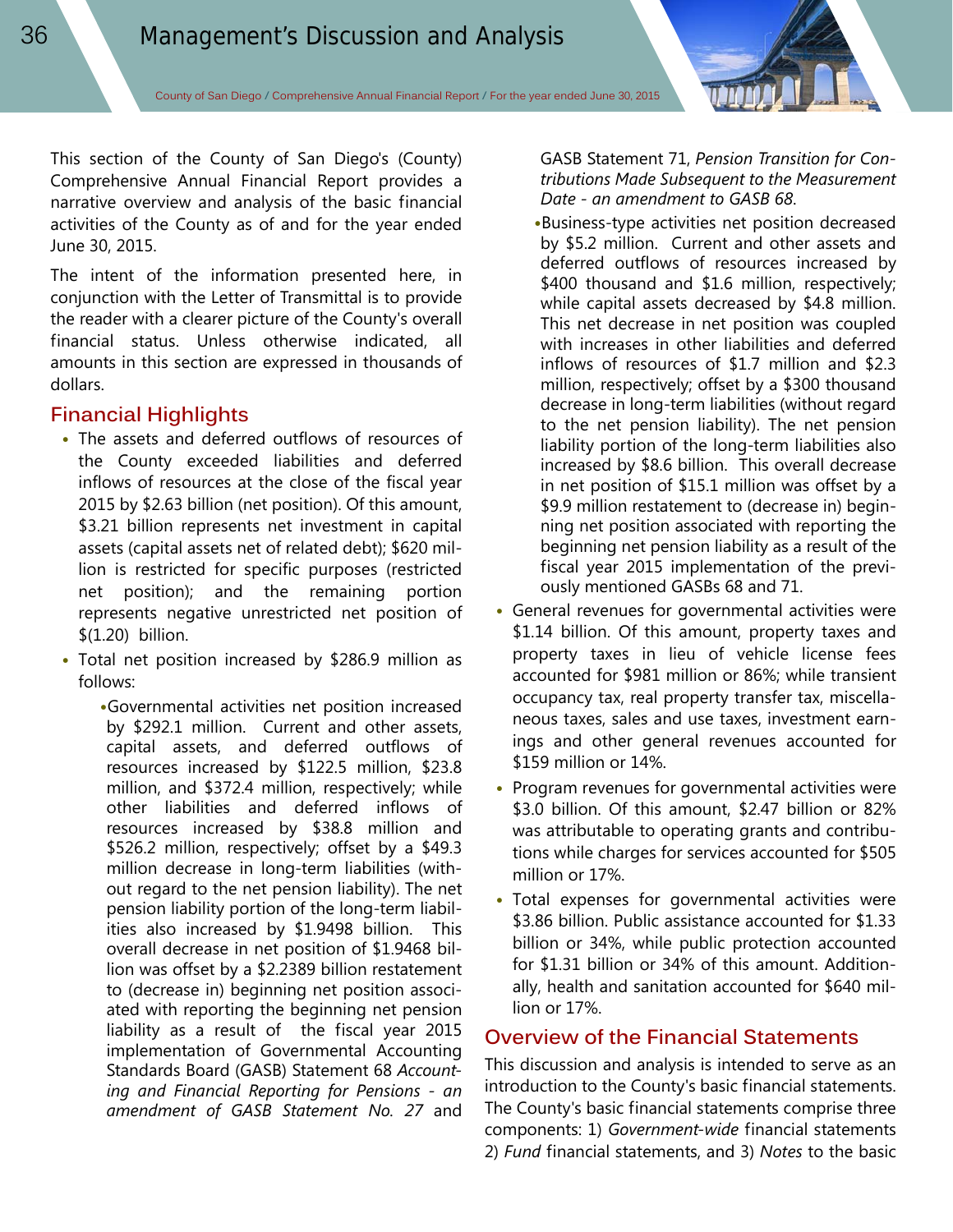

financial statements. Required supplementary information is included in addition to the basic financial statements.

*The Government-wide financial statements* are designed to provide readers with a broad overview of County finances, in a manner similar to a private-sector business.

The *Statement of Net Position* presents information on all County assets and deferred outflows of resources, offset by liabilities and deferred inflows of resources, with the difference reported as net position. Over time, increases or decreases in net position may serve as a useful indicator of whether the financial position of the County is improving or deteriorating.

The *Statement of Activities* presents information showing how the County's net position changed during the most recent fiscal year. All changes in net position are reported as soon as the underlying event giving rise to the change occurs, regardless of the timing of related cash flows. Thus, revenue and expenses are reported in this statement for some items that will result in cash flows in future fiscal periods (e.g., uncollected taxes and earned but unused vacation leave).

Both of the aforementioned government-wide financial statements distinguish functions of the County that are principally supported by taxes and intergovernmental revenues (governmental activities) from other functions that are intended to recover all or a significant portion of their costs through user fees and charges (business-type activities). The governmental activities of the County include general government, public protection, public ways and facilities, health and sanitation, public assistance, education, and recreation and cultural. The businesstype activities of the County include airport operations, jail stores commissary operations and sanitation districts.

*Fund financial statements* are groupings of related accounts that are used to maintain control over resources that have been segregated for specific activities or objectives. The County, like other state and local governments, uses fund accounting to ensure and demonstrate compliance with finance-related legal requirements. All of the funds of the County can be divided into three categories: governmental funds, proprietary funds and fiduciary funds.

*Governmental funds* are used to account for essentially the same functions reported as governmental activities in the government-wide financial statements. However, unlike the government-wide financial statements, governmental funds financial statements focus on near-term inflows and outflows of spendable resources, as well as on balances of spendable resources available at the end of the fiscal year. Such information may be useful in evaluating a county's near-term financing requirements.

Because the focus of governmental funds is narrower than that of the government-wide financial statements, it is useful to compare the information presented for governmental funds with similar information presented for governmental activities in the government-wide financial statements. By doing so, readers may better understand the long-term impact of the government's near-term financing decisions. Both the governmental funds balance sheet and the governmental funds statement of revenues,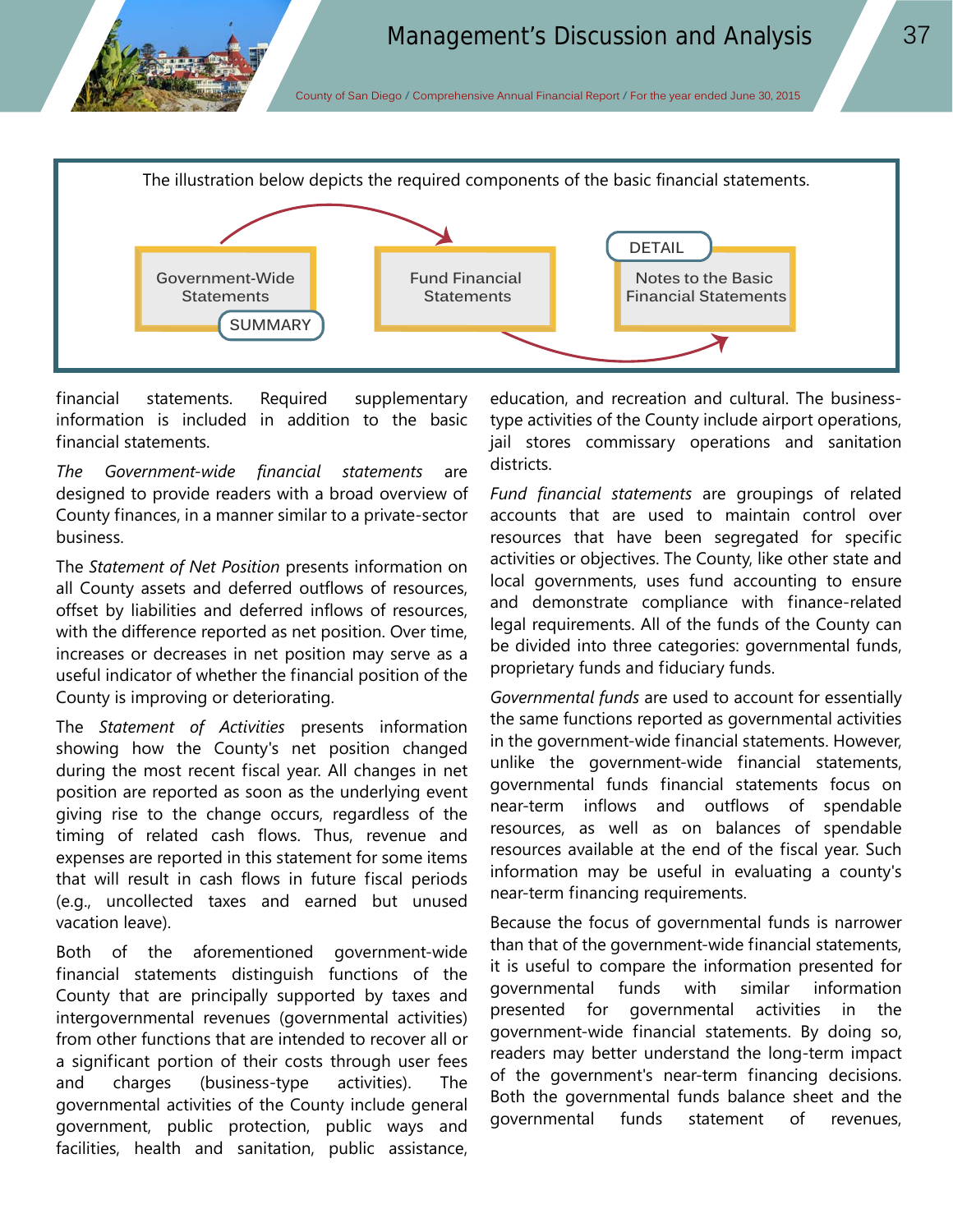expenditures and changes in fund balances provide a reconciliation to facilitate this comparison between governmental funds and governmental activities.

The County maintains individual governmental funds. Information is presented separately in the governmental funds balance sheet and in the governmental funds statement of revenues, expenditures and changes in fund balances for the General Fund, Public Safety Special Revenue Fund and the Tobacco Endowment Special Revenue Fund, all of which are considered to be major funds. Data from the other governmental funds are combined into a single, aggregated presentation. Individual fund data for each of these nonmajor governmental funds is provided in the combining and individual fund information and other supplementary information section in this report.

*Proprietary funds* are generally used to account for services for which the County charges customers either outside customers, or internal departments of the County. Proprietary funds provide the same type of information as the government-wide financial statements, only in more detail. The County maintains the following types of proprietary funds:

*Enterprise funds* are used to report the same functions presented as business-type activities in the government-wide financial statements. The County uses enterprise funds to account for airport operations, jail stores commissary operations, and sanitation services. These nonmajor enterprise funds are combined and aggregated. Individual fund data for each nonmajor enterprise fund is provided in the combining and individual fund information and other supplementary information section in this report.

*Internal service funds* are an accounting device used to accumulate and allocate costs internally among the County's various functions. Internal service funds are used to account for the financing of public works and communications equipment; the financing of materials and supplies (purchasing); for start up services for new and existing county service districts; for the County's public liability and employee benefits activities; the financing of fleet services; for facilities management activities; and for the financing of information technology services. Because all of these services predominantly benefit governmental rather than

business-type functions, they have been included within governmental activities in the government-wide financial statements.

The County's *internal service funds* are combined into a single, aggregated presentation in the proprietary funds financial statements. Individual fund data for the internal service funds is provided in the form of combining statements in the combining and individual fund information and other supplementary information section in this report.

*Fiduciary funds* are used to account for resources held for the benefit of parties outside the government. Fiduciary funds are not reflected in the governmentwide financial statements because the resources of these funds are not available to support the County's own programs. The accounting used for fiduciary funds is much like that used for proprietary funds.

*Notes to the basic financial statements* provide additional information that is essential to a full understanding of the data provided in the government-wide and fund financial statements.

*Required supplementary information (RSI)* is also presented. It provides budgetary comparisons for the General Fund, Public Safety Special Revenue Fund and the Tobacco Endowment Special Revenue Fund (all major funds) in separate Schedules of Revenues, Expenditures, and Changes in Fund Balance - Budget and Actual. It also provides information about the County's proportionate share of the San Diego County Employees Retirement Association pension plan (SDCERA\_PP) collective net pension liability and information regarding the County's contributions to the SDCERA-PP.

*Combining financial statements/schedules and supplementary information* section of this report presents combining and individual fund statements and schedules referred to earlier that provide information for nonmajor governmental funds, enterprise funds, internal service funds and fiduciary funds and are presented immediately following the required supplementary information section of this report.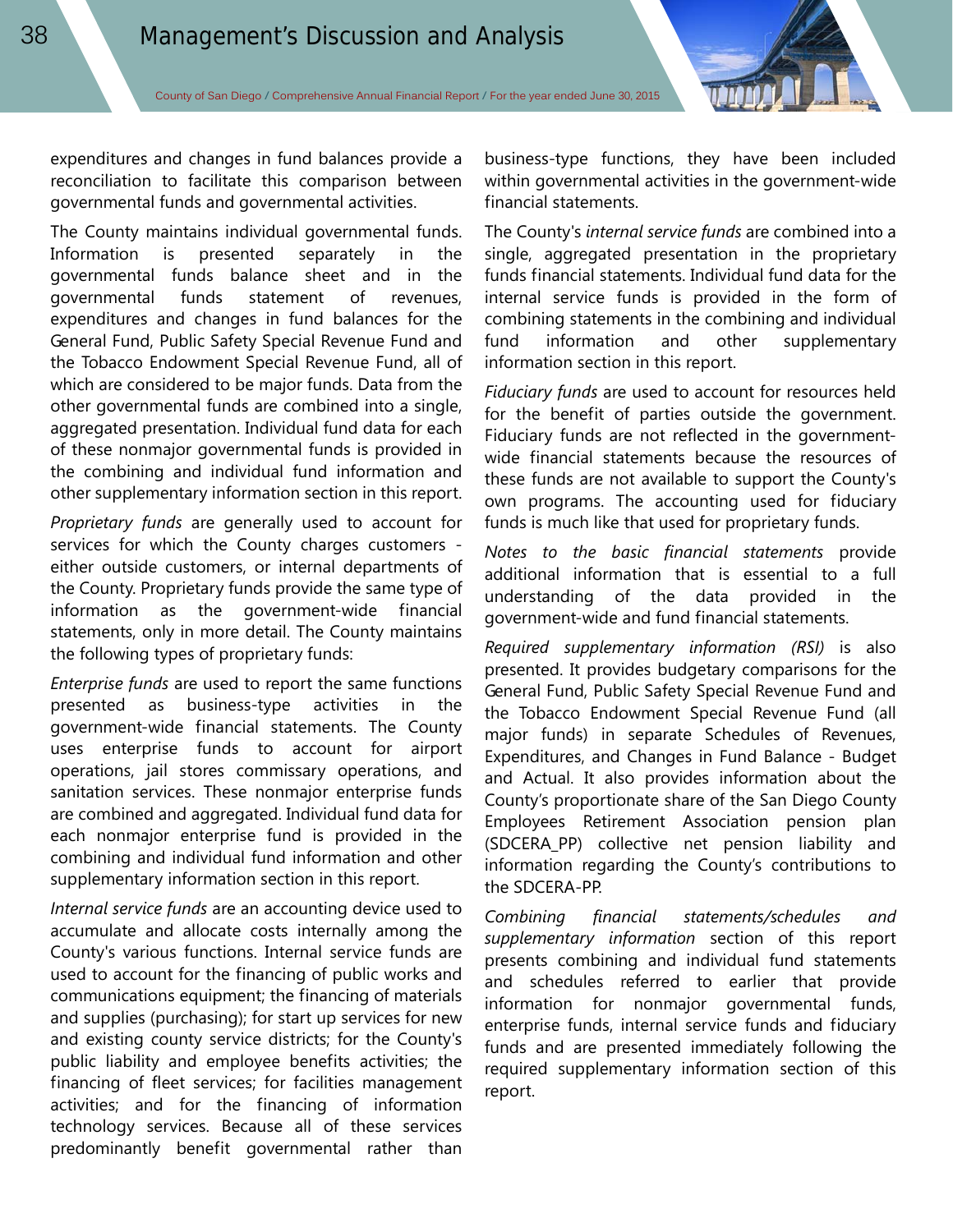## **Government-wide Financial Analysis Table 1**

| <b>Net Position</b>                      |             |                                |         |                                 |             |              |  |
|------------------------------------------|-------------|--------------------------------|---------|---------------------------------|-------------|--------------|--|
| June 30, 2015 and 2014<br>(In Thousands) |             |                                |         |                                 |             |              |  |
|                                          |             | <b>Governmental Activities</b> |         | <b>Business-type Activities</b> |             | <b>Total</b> |  |
|                                          | 2015        | 2014                           | 2015    | 2014                            | 2015        | 2014         |  |
| <b>ASSETS</b>                            |             |                                |         |                                 |             |              |  |
| Current and other assets                 | \$3,573,751 | 3,451,265                      | 80,991  | 80.628                          | 3,654,742   | 3,531,893    |  |
| Capital assets                           | 3,388,558   | 3,364,716                      | 167,928 | 172,677                         | 3,556,486   | 3,537,393    |  |
| <b>Total assets</b>                      | 6,962,309   | 6,815,981                      | 248,919 | 253,305                         | 7,211,228   | 7,069,286    |  |
| <b>DEFERRED OUTFLOWS OF RESOURCES</b>    |             |                                |         |                                 |             |              |  |
| Total deferred outflows of resources     | 377,274     | 4,883                          | 1.647   |                                 | 378,921     | 4,883        |  |
| <b>LIABILITIES</b>                       |             |                                |         |                                 |             |              |  |
| Long-term liabilities                    | 3,891,460   | 1,990,919                      | 9,531   | 1,204                           | 3,900,991   | 1,992,123    |  |
| Other liabilities                        | 518,283     | 479,411                        | 3,319   | 1,643                           | 521,602     | 481,054      |  |
| <b>Total liabilities</b>                 | 4,409,743   | 2,470,330                      | 12,850  | 2,847                           | 4,422,593   | 2,473,177    |  |
| DEFERRED INFLOWS OF RESOURCES            |             |                                |         |                                 |             |              |  |
| Total deferred inflows of resources      | 535,522     | 9,343                          | 2,315   |                                 | 537,837     | 9,343        |  |
| <b>NET POSITION</b>                      |             |                                |         |                                 |             |              |  |
| Net investment in capital assets         | 3,042,782   | 3,015,405                      | 167,453 | 171,911                         | 3,210,235   | 3,187,316    |  |
| Restricted                               | 619,565     | 669,832                        |         |                                 | 619,565     | 669,832      |  |
| Unrestricted                             | (1,268,029) | 655,954                        | 67,948  | 78,547                          | (1,200,081) | 734,501      |  |
| Total net position                       | \$2,394,318 | 4,341,191                      | 235,401 | 250,458                         | 2,629,719   | 4,591,649    |  |

## **Analysis of Net Position**

*Net position* may serve over time as a useful indicator of a government's financial position. In the case of the County, assets and deferred outflows of resources of the County exceeded liabilities and deferred inflows of resources by \$2.63 billion at the close of fiscal year 2015, an increase of \$286.9 million or 12% over fiscal year 2014. This included a \$22.9 million increase in net investment in capital assets, (a .72% increase over fiscal year 2014), and a decrease of approximately \$50.2 million in the County's restricted net position (a 7.5% decrease over fiscal year 2014). Additionally, net unrestricted net position increased by \$314.2 million in unrestricted net position, (a 21% increase over fiscal year 2014).

Unrestricted net position decreased by \$1.9346 billion. The aforementioned implementation of GASB 68 had the effect of reporting a beginning net pension liability of \$2.2488 billion, which resulted in reducing the beginning net position (via a restatement of beginning net position) and reducing the 2015 unrestricted net position by \$2.2488 billion as well.

The aforementioned increase of \$286.9 million in net position was composed of the \$2.2488 billion restatement of net position referred to above, coupled with the following changes in total assets, deferred outflows of resources, liabilities, and deferred inflows of resources:

• Total assets increased by \$141.9 million. This included an increase of \$122.8 million in current and other assets and a \$19.1 million increase in capital assets. The net increase of \$122.8 million in current and other assets was primarily attributable to an increase in cash and investments (including restricted and unrestricted cash and investments with fiscal agents) of \$222.5 million, a decrease of \$91.9 million in receivables, net (excluding property taxes), a \$7.6 million decrease in property taxes receivables, net, and a \$200 thousand decrease in other assets. The \$222.5 million net increase in cash is principally due to a \$91.9 million decrease in receivables, net (excluding property taxes), a \$7.6 million decrease in property taxes receivables, net, a \$7.5 million increase in accrued payroll, a \$44.7 million increase in unearned revenue, offset by a \$9.6 decrease in accounts payable coupled with \$2.1 decrease in accrued interest; all of which have the net effect of increasing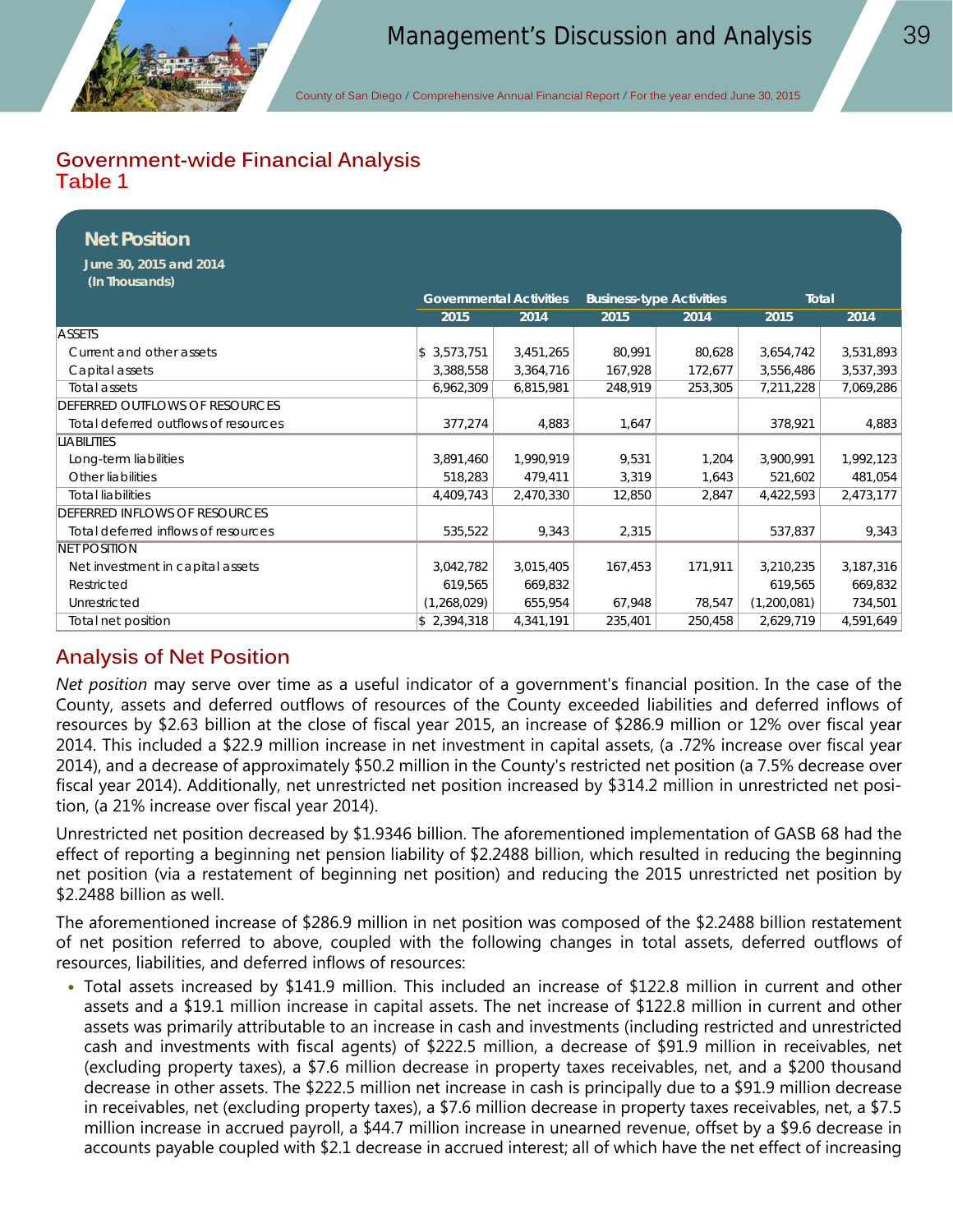cash; coupled with increases to cash mainly attributable to \$29 million and \$19 million in secured property taxes and property taxes in lieu of vehicle license fees, respectively, coupled with \$18.5 million in pre-2004 Senate Bill 90 claims payments from the State, and \$16 million for the implementation of the affordable care act. The \$91.9 million decrease in receivables, net is principally due to a decrease of \$92.4 million in amounts due from other governments, offset by a \$500 thousand increase in other receivables. The \$7.6 million decrease in property taxes receivables, net was principally attributable to a decrease in delinquent secured taxes. The \$19.1 million increase in capital assets was due in part to \$6 million towards improvements at various parks; \$5.7 million towards various land acquisitions for the Multiple Species Conservation Program, \$4.7 million towards construction of the Crime Lab at the County Operations Center, and \$2.7 million towards the construction of the Boulevard Fire Station.

- Deferred outflows of resources increased by \$374 million attributable to the fiscal year 2015 implementation of Governmental Accounting Standards Board Statement No. 68 that resulted in reporting Deferred outflows of resources of \$356.7 million of County contributions made to the retirement plan subsequent to the measurement date, and \$17.3 million for the County's change in proportionate share of contributions to the retirement plan.
- Total liabilities increased by \$1.9493 billion, principally due to the implementation of GASB 68 which resulted in an ending net pension liability of \$1.9584 billion coupled with a \$40.5 million increase in other liabilities, offset by a decrease in non-net pension liability long-term liabilities of \$49.6 million. The increase in other liabilities of \$40.5 million was primarily due to a \$44.7 million increase in unearned revenue coupled with an increase in accrued payroll of \$7.5 million, offset by decreases in accrued interest and accounts payable of \$2.1 million and \$9.6 million, respectively. The \$9.6 million decrease in accounts payable was comprised of a \$13.2 million decrease in vendors payable offset by a \$3 million increase in due to other government agencies coupled with a \$600 thousand increase in other payables. The \$49.6 million decrease in non-net pension liability long-term liabilities was mainly due to a \$20.1 million increase in claims and judgments, offset by a \$68 million decrease in long-term debt (see Long-Term Liabilities discussion), coupled with a \$1.7 million decrease in other long-term liabilities (including a \$1.2 million increase in compensated absences offset by decreases in landfill postclosure and pollution remediation liabilities of \$700 thousand and \$2.2 million, respectively).
- Deferred inflows of resources increased by \$528.5 million chiefly attributable to the fiscal year 2015 implementation of Governmental Accounting Standards Board Statement No. 68 that resulted in reporting Deferred inflows of resources of \$387.1 million for the net difference between projected and actual earnings on retirement plan investments, and \$139 million for the differences between expected and actual experience in the total pension liability. These increases are coupled with increases in property taxes received in advance and gain on refunding of long-term debt of \$684 thousand and \$185 thousand, respectively; and increases in Air Quality Moyer Program, Affordable Housing Project, and Housing Administrative Cost Allowance of \$1.566 million, \$4 thousand, and \$130 thousand, respectively; offset by decreases in deferred housing loans and housing program advances of \$147 thousand and \$22 thousand, respectively.

The largest portion of the County's net position reflects its investment of \$3.21 billion in capital assets, net of related debt (which includes: land, easements, buildings and improvements, equipment, software and infrastructure; less any related outstanding debt used to acquire those assets). The County uses these capital assets to provide services to citizens; consequently, these assets are not available for future spending. Although the County's investment in capital assets is reported net of related debt, it should be noted that the resources needed to repay this debt must be provided from other sources, since the capital assets themselves cannot be liquidated for these liabilities.

An additional portion of the County's net position (restricted net position), equaled \$620 million and represents resources that are subject to external restrictions on how they may be used. External restrictions include those imposed by grantors, contributors, laws and/or regulations of other governments. The remaining portion of the County's net position includes (\$1.20) billion in negative unrestricted net position. This amount is comprised of the beginning net pension liability of \$2.25 billion resulting from implementing the previously mentioned GASB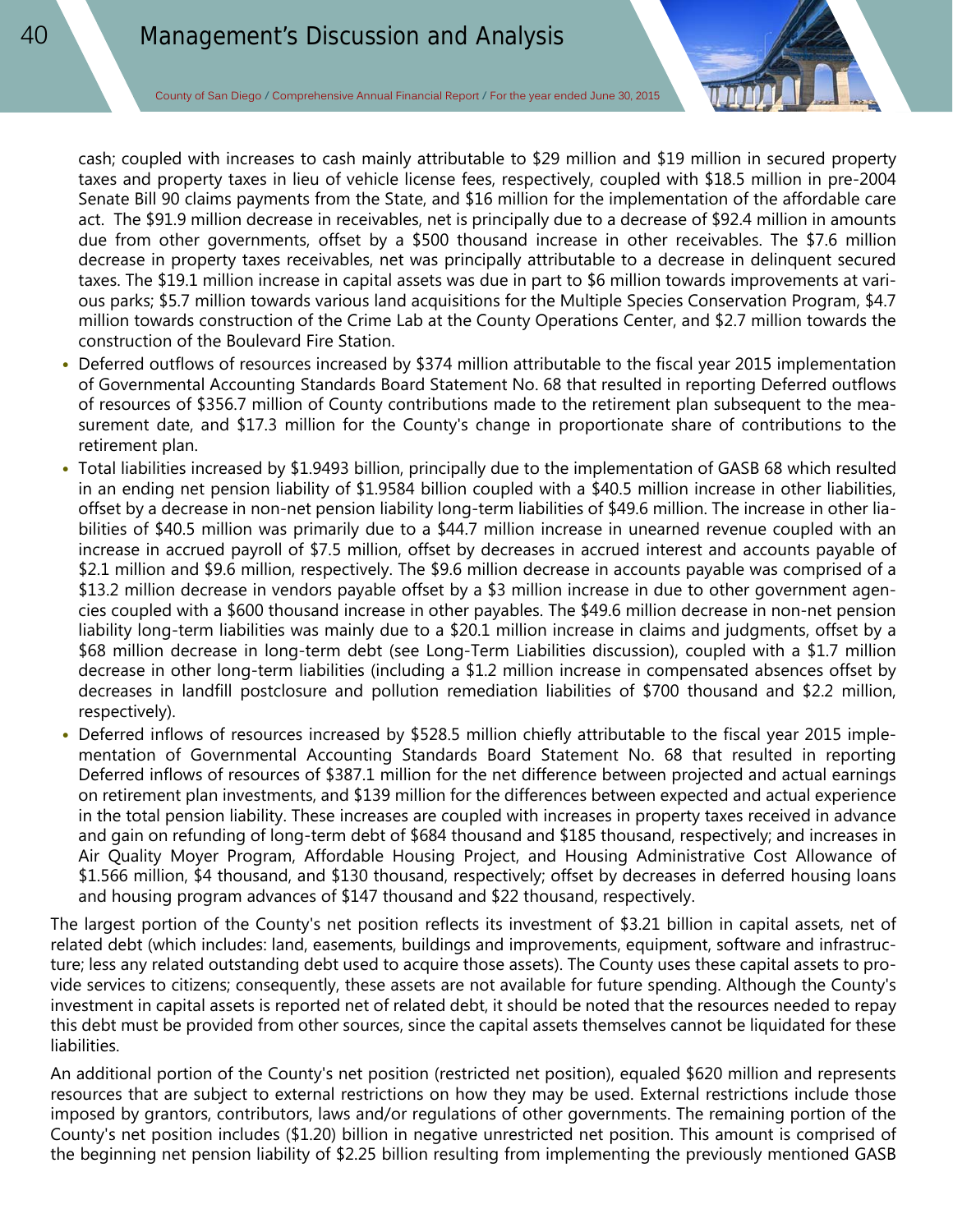68, which resulted in \$2.25 billion negative unrestricted net position, offset by positive remaining unrestricted net position of \$1.05 billion.

# **Table 2**

# **Changes in Net Position**

 **For the years ended June 30, 2015 and 2014 (In Thousands)**

|                                                | <b>Governmental Activities</b> |           | <b>Business-type Activities</b> |          | <b>Total</b> |           |           |
|------------------------------------------------|--------------------------------|-----------|---------------------------------|----------|--------------|-----------|-----------|
|                                                |                                | 2015      | 2014                            | 2015     | 2014         | 2015      | 2014      |
| Revenues:                                      |                                |           |                                 |          |              |           |           |
| Program Revenues                               |                                |           |                                 |          |              |           |           |
| Charges for services                           | \$                             | 504,741   | 510,452                         | 43,353   | 43,343       | 548,094   | 553,795   |
| Operating grants and contributions             |                                | 2,467,817 | 2,519,619                       | 702      | 3,793        | 2,468,519 | 2,523,412 |
| Capital grants and contributions               |                                | 39,224    | 114,310                         |          |              | 39,224    | 114,310   |
| <b>General Revenues</b>                        |                                |           |                                 |          |              |           |           |
| Property taxes                                 |                                | 648,974   | 627,709                         |          |              | 648,974   | 627,709   |
| Transient occupancy tax                        |                                | 4,166     | 3,404                           |          |              | 4,166     | 3,404     |
| Real property transfer tax                     |                                | 21,049    | 20,074                          |          |              | 21,049    | 20,074    |
| Miscellaneous taxes                            |                                | 15        | 14                              |          |              | 15        | 14        |
| Property taxes in lieu of vehicle license fees |                                | 332,928   | 313,844                         |          |              | 332,928   | 313,844   |
| Sales and use taxes                            |                                | 27,847    | 24,871                          |          |              | 27,847    | 24,871    |
| Investment earnings                            |                                | 12,250    | 16,635                          | 336      | 502          | 12,586    | 17,137    |
| Other                                          |                                | 93,889    | 132,612                         | 3,055    | 2,565        | 96,944    | 135,177   |
| Total revenues                                 |                                | 4,152,900 | 4,283,544                       | 47,446   | 50,203       | 4,200,346 | 4,333,747 |
| Expenses:                                      |                                |           |                                 |          |              |           |           |
| <b>Governmental Activities:</b>                |                                |           |                                 |          |              |           |           |
| General government                             |                                | 258,169   | 249,066                         |          |              | 258,169   | 249,066   |
| Public protection                              |                                | 1,309,087 | 1,312,074                       |          |              | 1,309,087 | 1,312,074 |
| Public ways and facilities                     |                                | 161,341   | 148,209                         |          |              | 161,341   | 148,209   |
| Health and sanitation                          |                                | 640,020   | 631,543                         |          |              | 640,020   | 631,543   |
| Public assistance                              |                                | 1,327,664 | 1,418,703                       |          |              | 1,327,664 | 1,418,703 |
| Education                                      |                                | 37,686    | 35,647                          |          |              | 37,686    | 35,647    |
| Recreation and cultural                        |                                | 42,748    | 38,903                          |          |              | 42,748    | 38,903    |
| Interest                                       |                                | 86,816    | 92,709                          |          |              | 86,816    | 92,709    |
| <b>Business-type Activities:</b>               |                                |           |                                 |          |              |           |           |
| Airport                                        |                                |           |                                 | 14,664   | 14,118       | 14,664    | 14,118    |
| Jail Stores Commissary                         |                                |           |                                 | 4,506    | 4,816        | 4,506     | 4,816     |
| <b>Sanitation District</b>                     |                                |           |                                 | 30,745   | 28,291       | 30,745    | 28,291    |
| <b>Total expenses</b>                          |                                | 3,863,531 | 3,926,854                       | 49,915   | 47,225       | 3,913,446 | 3,974,079 |
| Changes in net position before transfers       |                                | 289,369   | 356,690                         | (2, 469) | 2,978        | 286,900   | 359,668   |
| Transfers                                      |                                | 2,693     | 7,086                           | (2,693)  | (7,086)      |           |           |
| Change in net position                         |                                | 292,062   | 363,776                         | (5, 162) | (4, 108)     | 286,900   | 359,668   |
| Net position at beginning of year (restated)   |                                | 2,102,256 | 3,977,415                       | 240,563  | 254,566      | 2,342,819 | 4,231,981 |
| Net position at end of year                    | $\mathsf{\$}$                  | 2,394,318 | 4,341,191                       | 235,401  | 250,458      | 2,629,719 | 4,591,649 |

## **Analysis of Changes in Net Position**

At June 30, 2015, changes in net position before transfers equaled \$286.9 million, a \$72.8 million or 20% decrease from the previous year. Principal revenue sources contributing to the change in net position were operating grants and contributions of \$2.47 billion and taxes of \$982 million (including: property taxes and property taxes in lieu of vehicle license fees.) These revenue categories accounted for 82% of total revenues. Principal expenses were in the following areas: public assistance, \$1.33 billion; public protection, \$1.31 billion; and health and sanitation, \$640 million. These expense categories accounted for 84% of total expenses.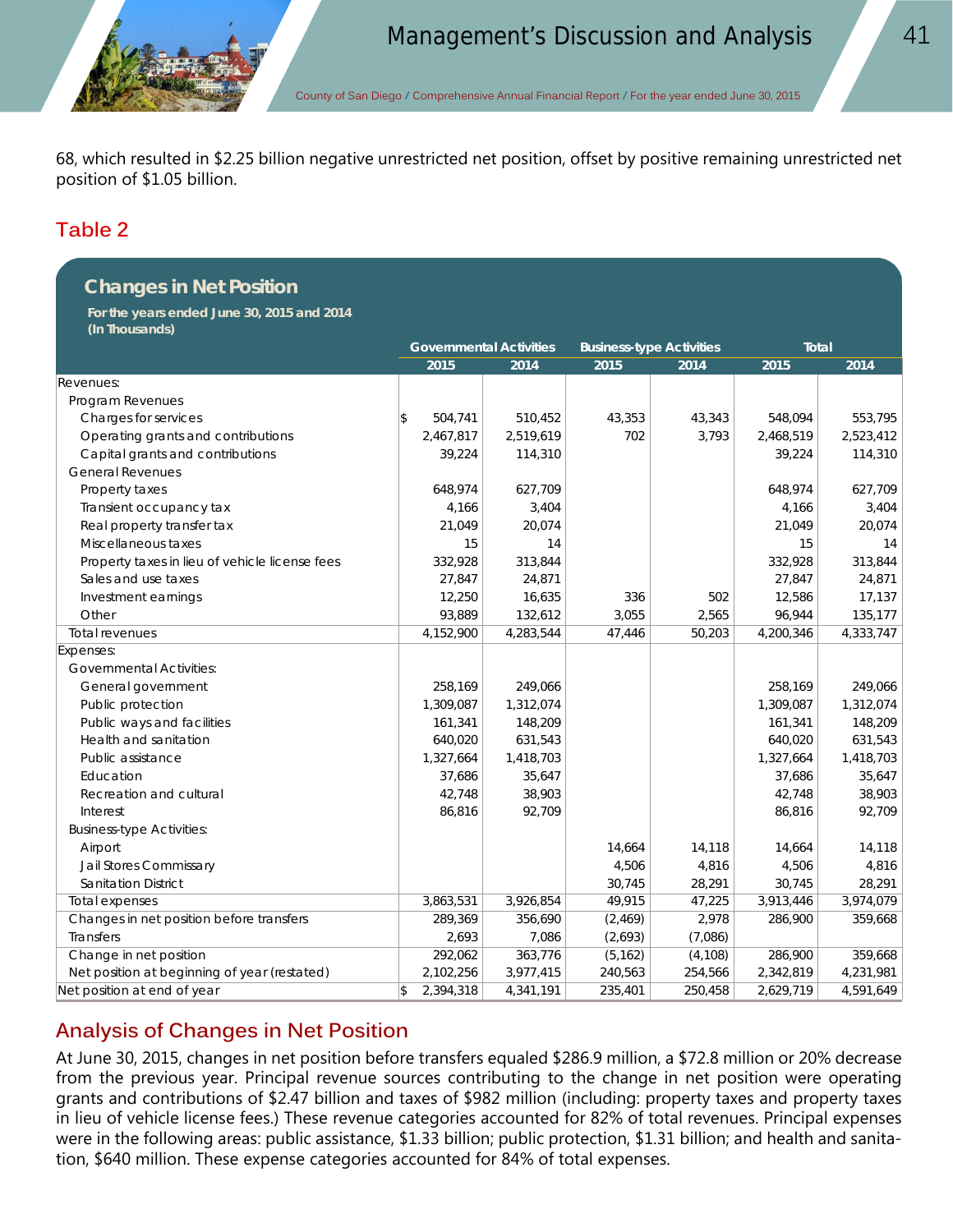County of San Diego **/** Comprehensive Annual Financial Report **/** For the year ended June 30, 2015



### **Governmental activities**

At the end of fiscal year 2015, total revenues for the governmental activities were \$4.15 billion, while total expenses were \$3.86 billion. Governmental activities increased the County's net position by \$292.1 million, while the business-type activities' change in net position equaled \$(5.2) million.

#### **Expenses:**

Total expenses for governmental activities were \$3.86 billion, a decrease of \$63 million or 2% (\$57 million decrease in functional expenses and \$6 million decrease in interest expense). Public protection (34%) and public assistance (34%) were the largest functional expenses, followed by health and sanitation (17%).

The \$57 million net decrease in functional expenses consisted of the following:

- \$94 million increase in overall salaries and benefit costs;
- \$355 million decrease in retirement contributions expenses recognized due to the implementation of GASB 68 which requires that all retirement contributions made to the pension plan after the

measurement date to be deferred, and as such are classified as Deferred Outflows of Resources - County contributions to the retirement plan subsequent to the measurement date on the County's government-wide governmental activities statement of net position;

- \$218 million increase in pension expense due to the implementation of GASB 68; and,
- \$14 million net decrease in contracted services including: \$21 million increase due to increased caseload in the In-Home Support Services (IHSS) program; \$14 million increase in various Fire Authority contracted services; \$14 million increase in contracted Road Services; \$13 million increase associated with Behavioral and Mental Health Services program expenditures; \$10 million increase primarily due to Intergovernmental Transfer (IGT) agreement with the Department of Health Care Services; \$10 million increase in various consultant contracts; \$9 million increase associated with the information technology contracted costs for the design, development and implementation phase of the KIP project; \$6 million increase in Sheriff Department Homeland Security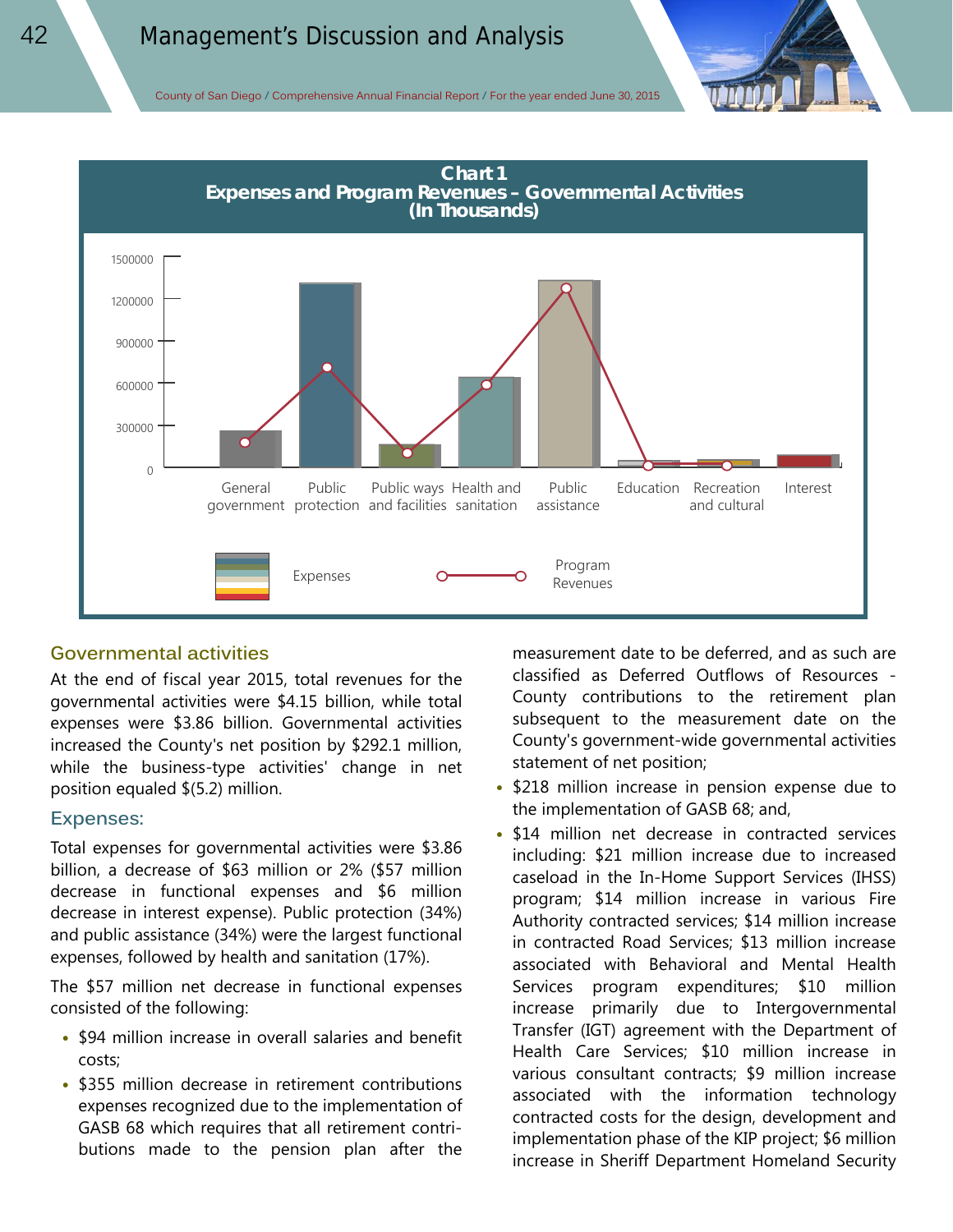grant and AB 109 funded one-time projects as well as grant expenditures that are pass-through funds to reimburse allied law enforcement agencies for their participation in grant programs in the Sheriff's Department; \$6 million increase associated with caseload levels and grant increases for CalWORKS, Welfare to Work and Child Care assistance payments; \$6 million increase primarily due to one-time expenditure for CalFresh enhancements to the CalWIN system; \$5 million increase in various Probation Department contracted services costs in Juvenile Diversion, Center for Employment Opportunities and Social Advocate for Youth in Probation Department; \$4 million increase in participant benefits; \$4 million increase due to caseload increase in General Relief program; \$3 million increase in Emergency Medical Services; \$3 million increase primarily due to major maintenance projects, guard costs and moving services associated with new facilities; \$3 million increase due to the implementation of Work Incentive Nutritional Program (WINS) and State Utility Assistance Subsidy (SUAS) which replaced the Low Income Home Energy Assistance Program (LIHEAP); \$2 million increase in Sheriff's department support and care of persons; \$2 million increase in Planning and Development Department professional services largely due to Watershed Program services for studies conducted in compliance with Bacteria TMDL and development of related programs that were new requirements related to the storm water permits; \$1 million increase in various Office of Emergency Services contracted services; \$148 million decrease primarily due to the end of the Low Income Health Program (LIHP); and, a \$2 million decrease due to one-time prior year adjustment associated with Assembly Bill 12 (AB 12), the California Fostering Connections to Success Act.



### **Revenues:**

Total revenues for governmental activities were \$4.15 billion, a decrease of 3% or \$131 million from the previous year. This decrease consisted of a decrease in program revenue of \$133 million offset by an increase in general revenues of \$2 million as follows:

The \$133 million decrease in program revenue was chiefly due to increases of \$181.7 million and decreases of \$314.7 million noted below:

Increases in program revenues of \$181.7 million were principally composed of the following:

• \$34 million federal aid Behavioral and Mental Health revenues primarily due to increased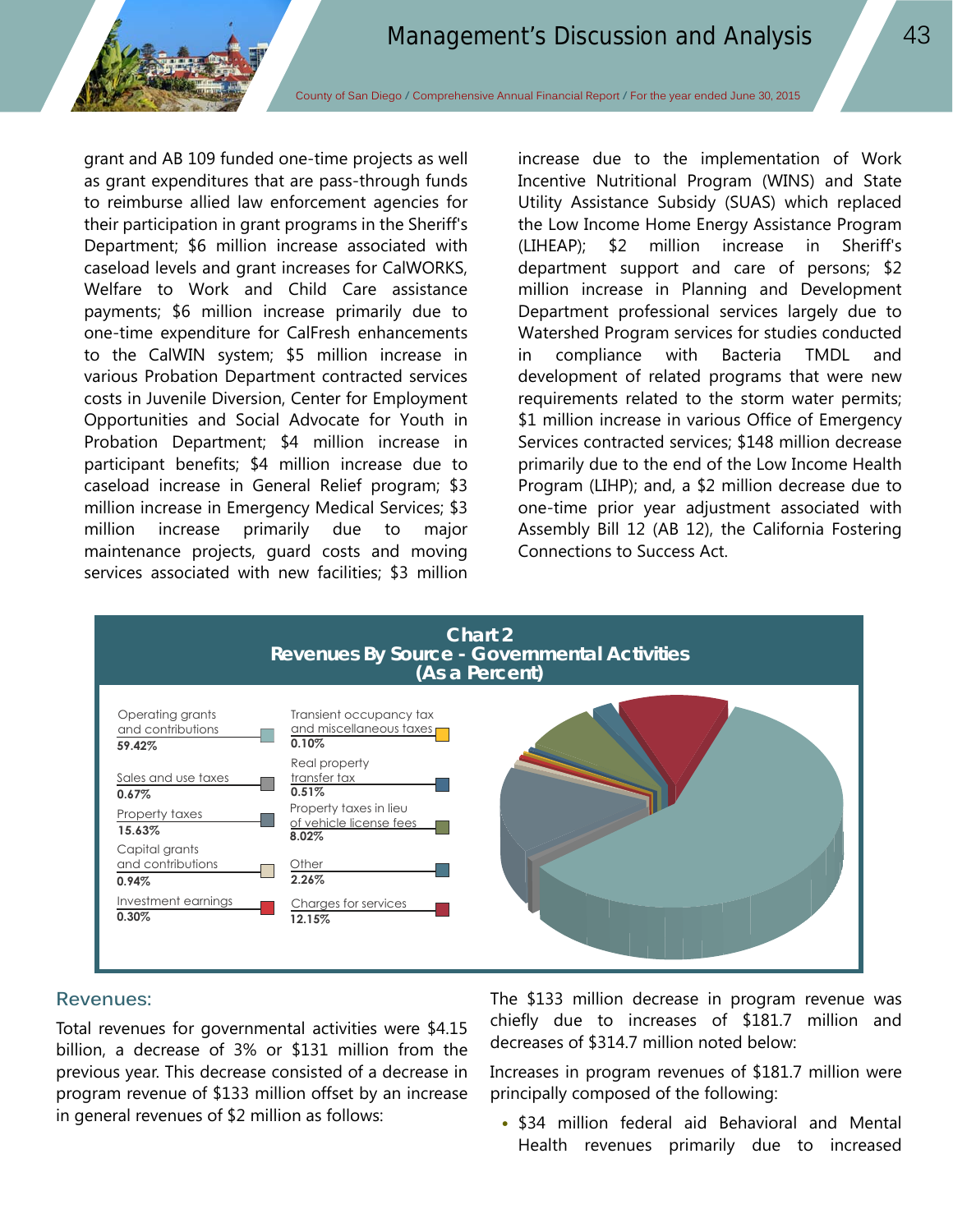County of San Diego **/** Comprehensive Annual Financial Report **/** For the year ended June 30, 2015

expenditures;

- \$32 million in pre-2004 Senate Bill 90 claim payments from the State;
- \$23.6 million in federal aid primarily due to implementation of Affordable Care Act (ACA);
- \$21.3 million in In Home Supportive Services revenues primarily due to increased caseloads and personal care;
- \$12.4 million in state aid mental health services act revenues;
- \$12.3 million in CalWORKs assistance revenues due to final federal funding ratios to meet Single Audit Reporting requirements;
- \$10.9 million in state aid community corrections;
- \$10.3 million in state aid protective services realignment;
- \$8 million in increase charges for services institutional care associated with the Intergovernmental Transfer (IGT) agreement with the Department of Health Care Services;
- \$6.4 million in state administration MediCal;
- \$4.3 million in foster care assistance revenues:
- \$2.5 million in federal aid Community Care Transitions Program (CCTP) revenue primarily due to increased client services;
- \$1.6 million increase in recovered expenditures;
- \$1.3 million increase in Assembly Bill 2890 recovered costs; and
- \$800 thousand in services to property owners.

Decreases in program revenue of \$314.7 million were principally attributable to:

- \$103.6 million in federal aid associated with the end of the Low Income Health Program (LIHP) and prior year adjustments;
- \$71.1 million in state aid for corrections:
- \$66 million in Aid From Redevelopment Successor Agencies mainly due to Long Range Property Management Plan (LRPMP) distributions, Due Diligence Review (DDR) remittances and residual balances in Aid from Redevelopment Successor Agencies;
- \$26.3 million in state aid California Local Revenue Fund 2011 - amounts were fully spent in the prior

year;

- \$15.4 million in realignment revenues due to Assembly Bill (AB) 85 Redirection of 1991 State Health Realignment;
- \$13.1 million in state aid State highway users tax revenues;
- \$9.2 million in CalWORKs assistance revenues due to Assembly Bill (AB) 85 Redirection of 1991 State Health Realignment;
- \$6.3 million in third party reimbursements associated with the end of Low Income Health Program (LIHP); and,
- \$3.7 million in federal aid Public Health Services revenue primarily due to ending of Community Transformation Grant (CTG) grant.

General revenues increased overall by approximately \$2 million. This increase was the result of increases of approximately \$51 million and decreases of \$49 million noted below.

Increases in general revenues of approximately \$51 million were mainly due to the following:

- \$48 million in secured property taxes and property taxes in lieu of vehicle license fees attributable to the county-wide growth in assessed valuation; and,
- \$3 million in sales and use tax revenues

Decreases in general revenues of \$49 million were primarily due to the decrease in gain on sale or disposal of capital assets.

The County's governmental activities rely on several sources of revenue to finance ongoing operations. As shown in Chart 2, operating grants and contributions of \$2.47 billion accounted for 59.4%, the largest share of this revenue. These monies are received from parties outside the County and are generally restricted to one or more specific programs. Examples of operating grants and contributions include State and federal revenue for public assistance programs and health and sanitation programs.

Property taxes and property taxes in lieu of vehicle license fees are not shown by program, but are effectively used to support program activities county-wide. Combined, these general revenues equaled \$982 million and accounted for 24% of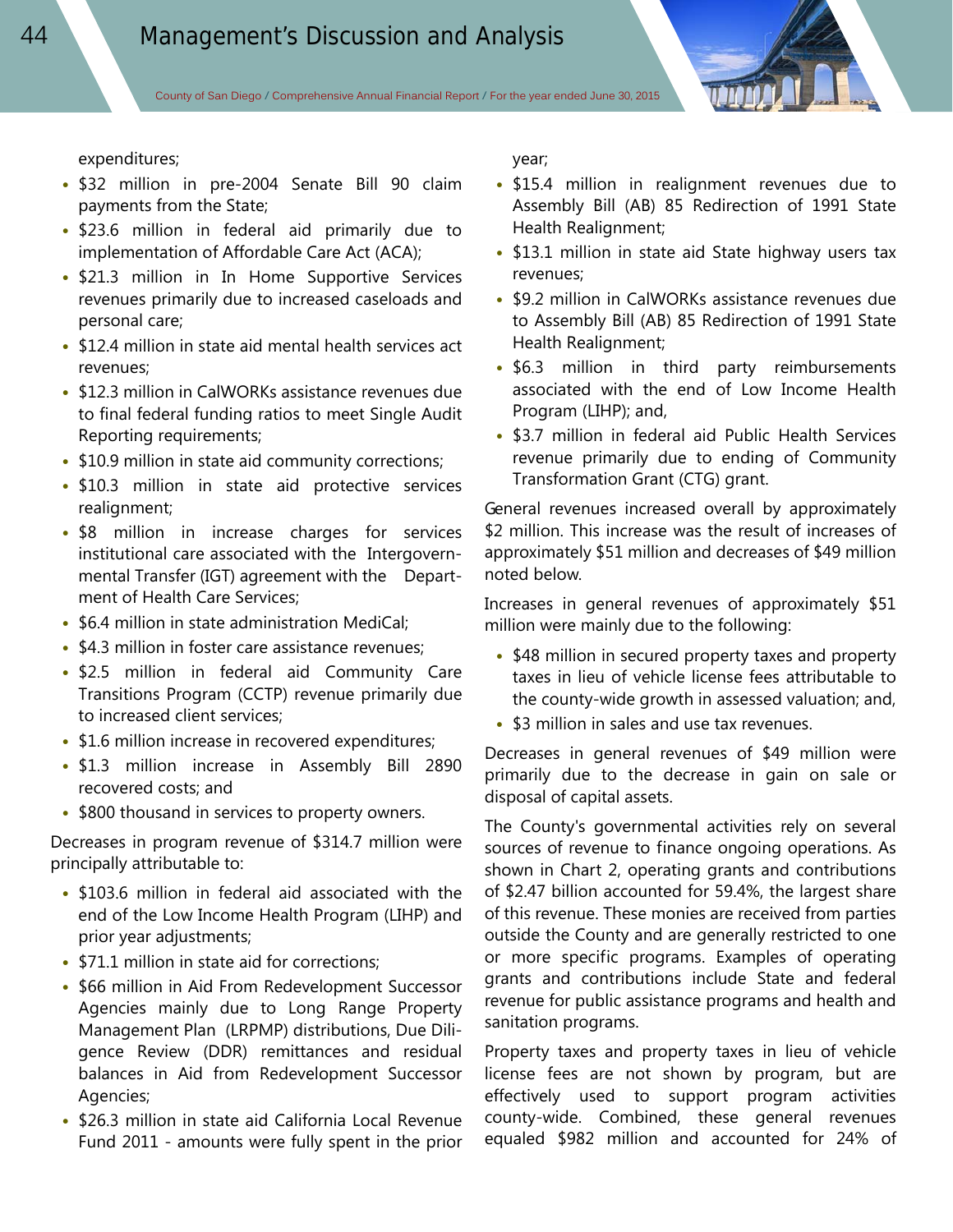

governmental activities. Additionally, charges for services were \$505 million and accounted for 12.2% of revenues applicable to governmental activities.

Other factors concerning the finances of the County's major governmental funds are discussed in the governmental funds section of the "Financial Analysis of County Funds."



#### **Business-type Activities**

Business-type activities, which are exclusively comprised of enterprise funds, are intended to recover all or a significant portion of their costs through user fees and charges. As shown in Chart 3, charges for services represent \$43.4 million or 91.4% of total revenues, operating grants and contributions of \$702 thousand represent 1.5% of total revenues, other revenues of \$3.1 million represent 6.4% of total revenues, and investment earnings of \$336 thousand represent 0.7% of total revenues.

The aforementioned implementation of GASB 68 had the effect of reporting a beginning net pension liability of \$9.9 million, which resulted in reducing the beginning net position (via a restatement of beginning net position) and reducing the 2015 unrestricted net position by \$9.9 million as well. From a year over year comparison of the change in net position, these amounts offset each other. Therefore, after restatement of the business-type activities beginning net position, the net position of business-type activities decreased by \$5.2 million or 2%.

This net decrease primarily included the following:

- \$1.6 million increase in Sanitation District Fund charges for services attributable to sanitation sewer service charges and sanitation service connections;
- \$3.0 million decrease in Airport Fund operating grants;
- \$1.1 million decrease in charges for services in the Jail Stores Commissary Fund;
- \$1 million increase in sewage processing expenses in the Sanitation District Fund;
- \$700 thousand decrease in charges for services in the Airport Fund;
- \$700 thousand increase in Airport Fund contracted services;
- \$500 thousand increase in depreciation/amortization (\$300 thousand for the Airport Fund and \$200 thousand for the Sanitation District Fund); and
- \$200 thousand decrease in cost of materials in the Jail Stores Commissary Fund.

### **Financial Analysis of County Funds**

The County uses fund accounting to demonstrate and ensure compliance with finance-related legal requirements.

#### **Governmental Funds**

The focus of the County's governmental funds is to provide information on near-term inflows, outflows, and balances of resources that are available for spending. Such information is useful in assessing the County's financing requirements. In particular, unassigned fund balance may serve as a useful measure of a government's net resources available for spending at the end of the fiscal year. Types of major governmental funds reported by the County include the General Fund, the Public Safety Special Revenue Fund, and the Tobacco Endowment Special Revenue Fund. Nonmajor governmental funds include special revenue funds, debt service funds, and capital projects funds.

At June 30, 2015, the County's governmental funds had combined ending fund balances of \$2.70 billion, an increase of \$110 million in comparison to the prior fiscal year. Of the total June 30, 2015 amount, \$798.14 million constituted unassigned fund balance, which is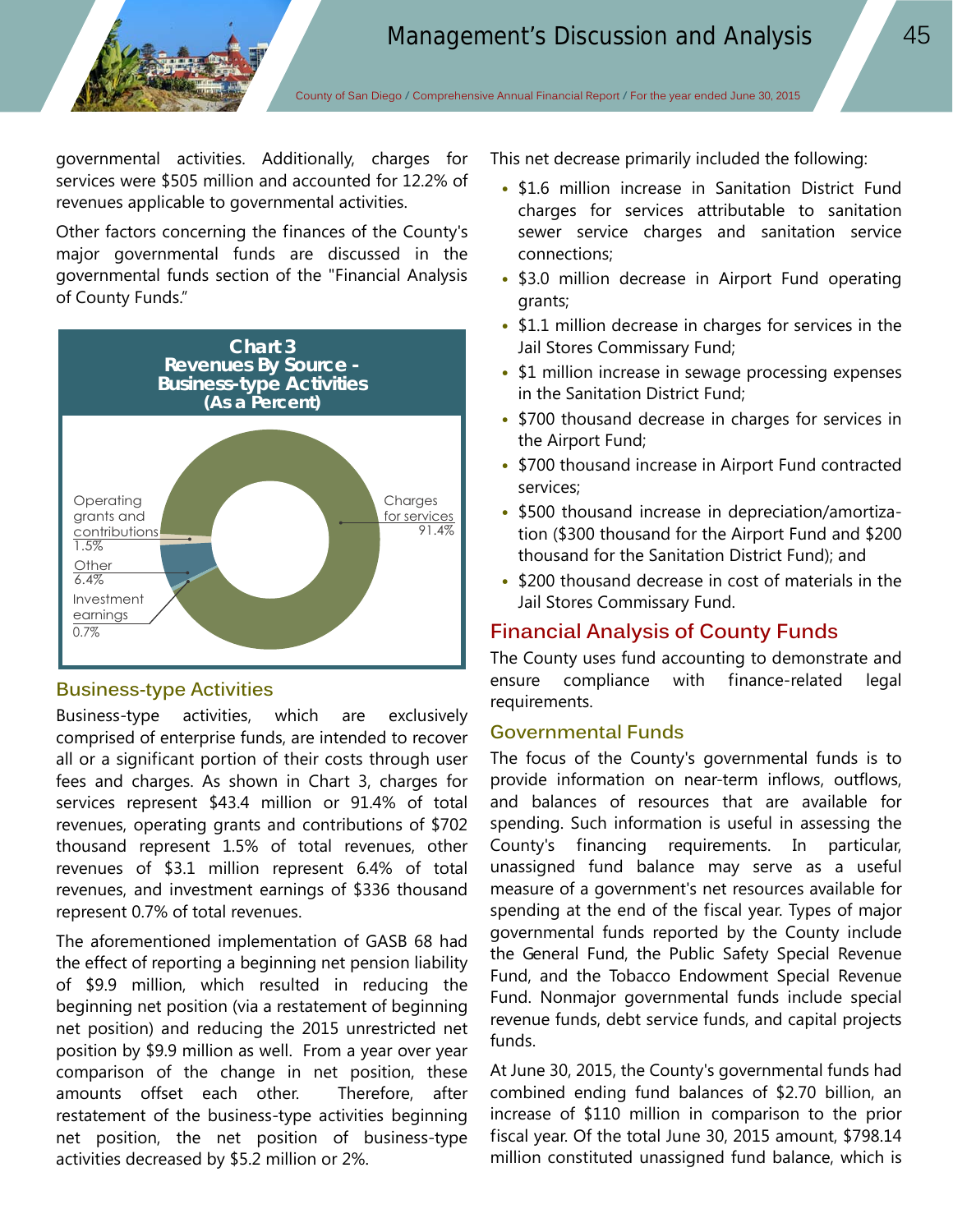available for spending at the County's discretion. \$328.8 million of fund balance is assigned, \$858.7 million is committed, \$697 million is restricted, and \$18.5 million is nonspendable. (Please refer to Note 1 in the notes to the financial statements for more details regarding fund balance classifications.)

Governmental revenues overall totaled \$4.16 billion representing a .4% decrease. Governmental expenditures totaled \$4.05 billion, a 1.1% decrease from the fiscal year ended June 30, 2014.

#### **General Fund:**

The General Fund is the chief operating fund of the County. At the end of fiscal year 2015, its unassigned fund balance was \$798 million, while total fund balance was \$1.89 billion, an increase of \$156.7 million from fiscal year 2014.

This \$156.7 million increase in fund balance was composed of \$270 million in increases and \$113.3 million in decreases as follows:

Increases to fund balance of \$270 million were composed of:

- \$48 million in secured property taxes and property taxes in lieu of vehicle license fees attributable to the county-wide growth in assessed valuation;
- \$34 million federal aid Behavioral and Mental Health revenues primarily due to increased expenditures;
- \$33 million decrease in contracted services, including: \$21 million increase due to increased caseload in the In-Home Support Services (IHSS) program; \$14 million increase in various Fire Authority contracted services; \$13 million increase associated with Behavioral and Mental Health Services program expenditures; \$10 million increase primarily due to Intergovernmental Transfer (IGT) agreement with the Department of Health Care Services; \$9 million increase associated with the information technology contracted costs for the design, development and implementation phase of the KIP project; \$6 million increase in Sheriff Department Homeland Security grant and AB 109 funded one-time projects as well as grant expenditures that are pass-through funds to reimburse allied law enforcement agencies for their

participation in grant programs in the Sheriff's Department; \$6 million increase associated with caseload levels and grant increases for CalWORKS, Welfare to Work and Child Care assistance payments; \$6 million increase primarily due to one-time expenditure for CalFresh enhancements to the CalWIN system; \$5 million increase in various Probation Department contracted services costs in Juvenile Diversion, Center for Employment Opportunities and Social Advocate for Youth in Probation Department; \$4 million increase in participant benefits; \$4 million increase due to caseload increase in General Relief program; \$3 million increase in Emergency Medical Services; \$3 million increase primarily due to major maintenance projects, guard costs and moving services associated with new facilities; \$3 million increase due to the implementation of Work Incentive Nutritional Program (WINS) and State Utility Assistance Subsidy (SUAS) which replaced the Low Income Home Energy Assistance Program (LIHEAP); \$3 million increase in food stamps; \$2 million increase in temporary contract help; \$2 million increase in Sheriff's department support and care of persons; \$2 million increase in Planning and Development Department professional services largely due to Watershed Program services for studies conducted in compliance with Bacteria TMDL and development of related programs that were new requirements related to the storm water permits; \$1 million increase in various Office of Emergency Services contracted services; \$148 million decrease primarily due to the end of the Low Income Health Program (LIHP); and, a \$2 million decrease due to one-time prior year adjustment associated with Assembly Bill 12 (AB 12), the California Fostering Connections to Success Act;

- \$32 million in pre-2004 Senate Bill 90 claim payments from the State;
- \$23.6 million in federal aid primarily due to implementation of Affordable Care Act (ACA);
- \$21.3 million in In Home Supportive Services revenues primarily due to increased caseloads and personal care;
- \$12.4 million in state aid mental health services act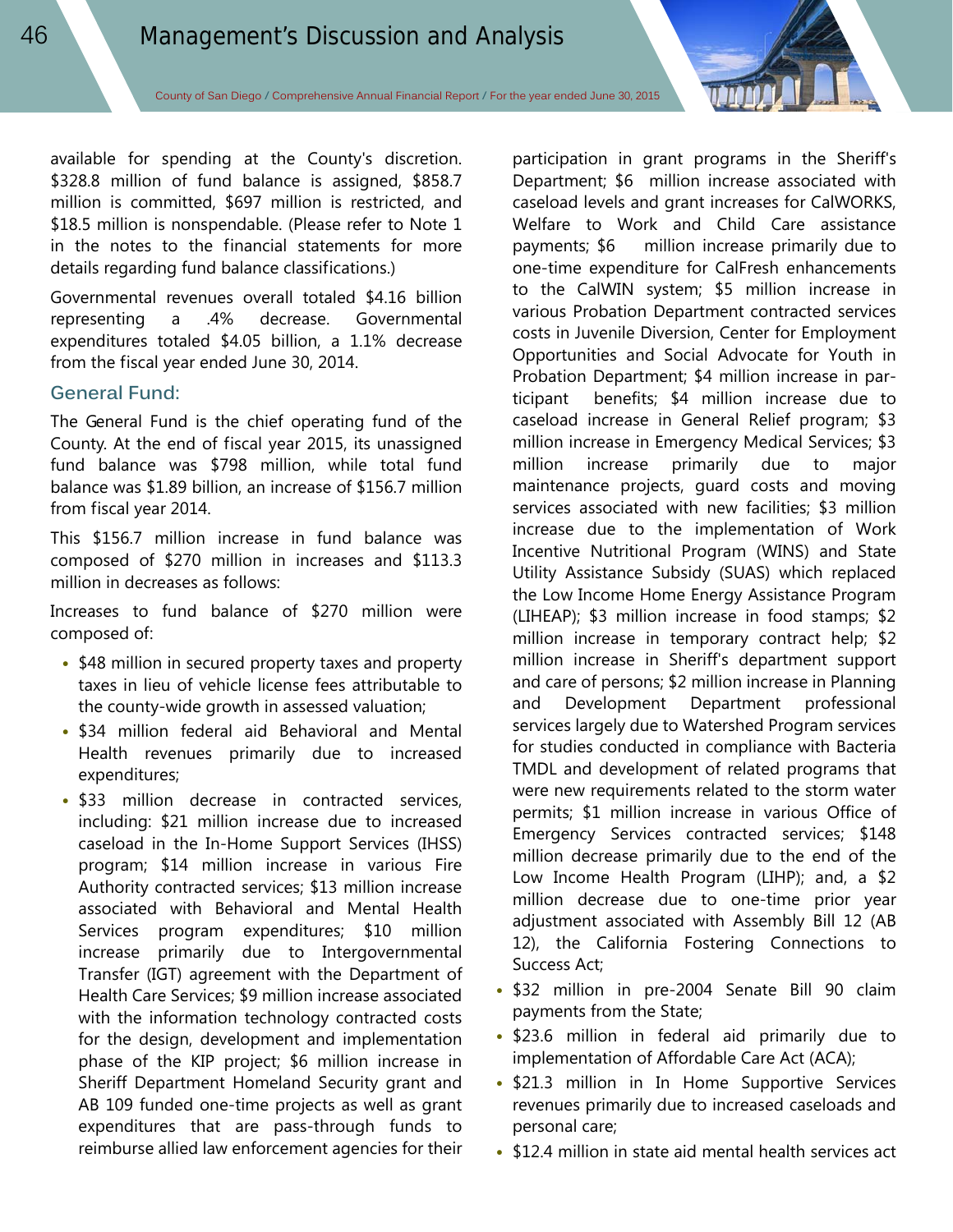County of San Diego **/** Comprehensive Annual Financial Report **/** For the year ended June 30, 2015

revenues;

- \$12.3 million in CalWORKs assistance revenues due to final federal funding ratios to meet Single Audit Reporting requirements;
- \$10.9 million in state aid community corrections;
- \$10.3 million in state aid protective services realignment;
- \$8.1 million in charges for services institutional care associated with the Intergovernmental Transfer (IGT) agreement with the Department of Health Care Services;
- \$6.4 million in state administration MediCal;
- \$4.3 million in foster care assistance revenues:
- \$2.5 million in federal aid Community Care Transitions Program (CCTP) revenue primarily due to increased client services;
- \$2.2 million decrease in equipment rental costs;
- \$1.9 million in recording fees;
- \$1.8 million decrease in printing costs;
- \$1.6 million increase in recovered expenditures;
- \$1.3 million in Assembly Bill 2890 recovered costs;
- \$1.3 million decrease in fuel costs; and,
- \$800 thousand in services to property owners.

Decreases to fund balance of \$113.3 million were composed of:

- \$89 million net increase in salaries and benefit costs principally due to approximately \$45.4 million in overall increases in base salaries and wages due to one-time and ongoing costs attributable to negotiated labor agreements, and an increased number of positions; \$6.9 million in increased overtime incurred in various departments; an overall \$17.9 million increase in retirement costs, coupled with an \$11.9 million increase in flexible benefits and a \$3.9 million increase in workers compensation, and \$3 million in various other increases;
- \$10.3 million increase in capital outlay expenditures;
- \$6 million increase in repairs and maintenance costs;
- \$4.1 million decrease in rents and concessions revenues;
- \$2.7 million increase in utility costs; and,
- \$1.2 million decrease in hazardous material base fee revenues.

#### **Public Safety Special Revenue Fund:**

This fund was established to account for Proposition 172 half-cent sales taxes collected and apportioned to the County by the State Board of Equalization to fund public safety activities. Per Government Code Section 30052, a "maintenance of effort" (pre-Proposition (Prop) 172 public safety funding level) must be maintained by the County to comply with the statute's spending requirements. In accordance with the Code, funds are allocated to the Sheriff, District Attorney, and Probation departments. Transfers-out of this fund subsidize the following types of public safety activities: juvenile detention services; facilities maintenance and support; capital projects, equipment and other onetime expenditures; on-going technology initiatives; and various region-wide services.

As of June 30, 2015, the total (restricted) fund balance in the Public Safety Special Revenue Fund was \$73.3 million, a \$7.1 million increase from the previous fiscal year; chiefly due to a \$13 million increase in Prop 172 revenues due to improvements in the local economy.

### **Tobacco Endowment Special Revenue Fund:**

This special revenue fund is used to account for the \$411 million the County received from the Tobacco Asset Securitization Corporation (Corporation) related to the sale of 25 years of tobacco settlement revenue in fiscal year 2002; and an additional \$123 million the County received from the Corporation resulting from the issuance of the San Diego County Tobacco Asset Securitization Corporation refunding bonds in fiscal year 2006. At the end of fiscal year 2015, fund balance was \$312 million, a decrease of \$13 million from fiscal year 2014, principally due to investment income of \$500 thousand offset by \$13.5 million in transfers out to the General Fund for the support of health related program expenditures.

#### **Other Governmental Funds:**

Other governmental funds consist of nonmajor funds, which include special revenue funds, debt service funds, and capital projects funds. Individual fund data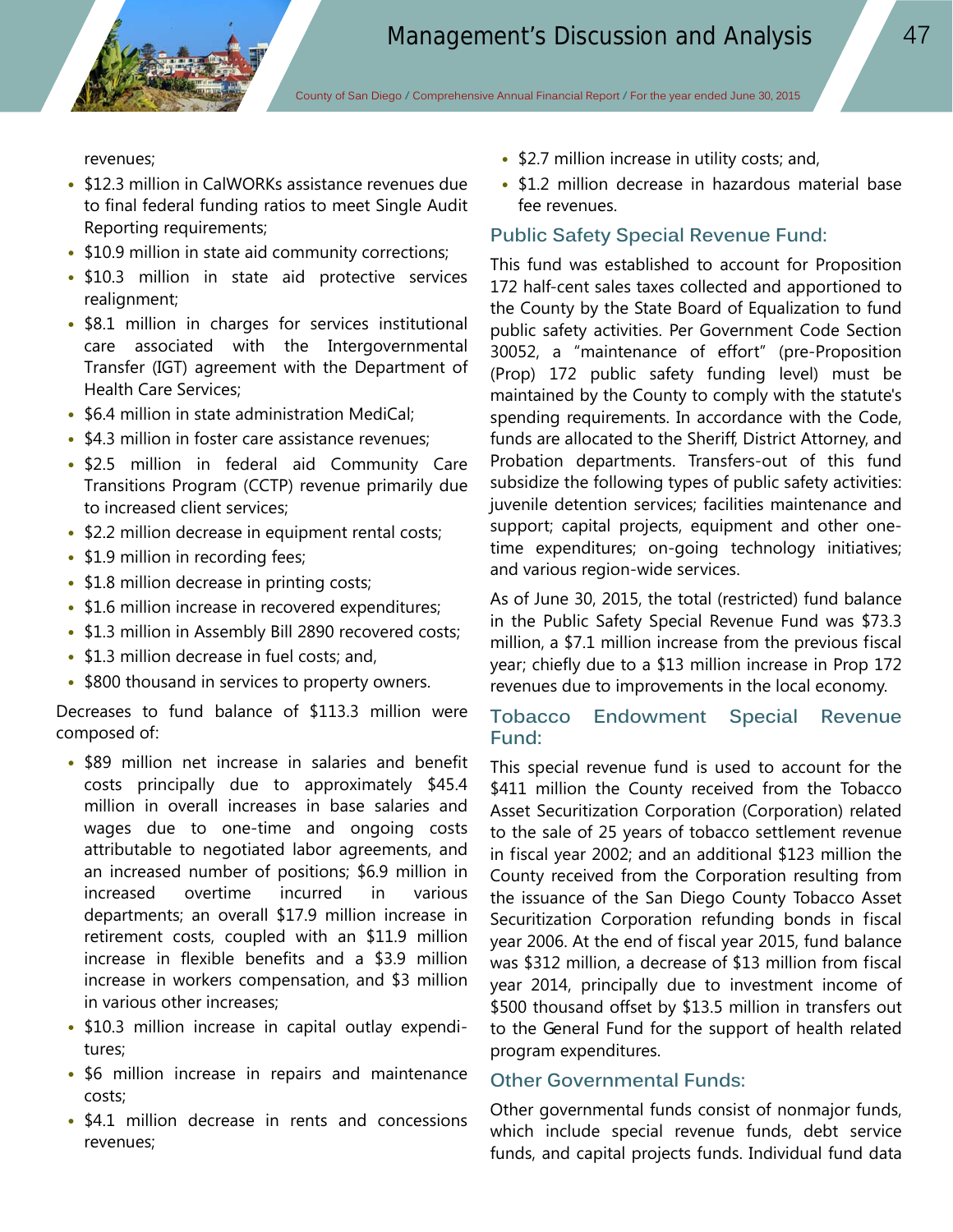for each of these nonmajor governmental funds is provided in the combining and individual fund information and other supplementary information section in this report.

As of the end of fiscal year 2015, the fund balances of the other governmental funds totaled \$427 million, a net decrease of \$41 million from the prior year. This \$41 million net decrease consisted of \$49 million in decreases, offset by increases of \$8 million as follows.

\$49 million decrease to Other Governmental Funds' fund balance:

- \$20 million decrease to the SANCAL Capital Project Fund's fund balance due to construction costs incurred for the 2012 Cedar and Kettner Development Project;
- \$12 million decrease to the Tobacco Securitization Joint Special Revenue Fund's fund balance primarily due to a \$9 million increase in principal debt payments and a \$2 million decrease in interest income; coupled with a \$300 thousand decrease tobacco securitization revenues;
- \$6 million decrease to the Housing Authority Other Special Revenue Fund's fund balance resulting from a \$5 million decrease in federal aid for the Section 8 Housing Choice Voucher Program coupled with a \$3 million decrease in revenue from port-in housing assistance payments due to the County's absorption of port-in tenants, offset by a \$2 million decrease in tenant assistance expenditures;
- \$4 million decrease to the Edgemoor Development Special Revenue Fund's fund balance consisting of a \$9 million transfer to reimburse the General Fund for lease payments offset by \$5 million of Distinct Part Skilled Nursing Facility Construction Program (SB 1128) revenue from the State of California;
- \$3 million decrease in Inactive Wastesites Special Revenue Fund's fund balance resulting from a \$2 million increase in charges for services and rents and concessions, offset by increases in contracted services, and salaries and benefits expenditures of \$3.4 million and \$1.6 million respectively;
- \$2 million decrease to the Air Pollution Special Revenue Fund's fund balance due to a \$3 million net increase in Proposition 1B Goods Movement

Emission Reduction Program (GMERP) - Heavy-Duty Trucks expenditures offset by a \$1 million decrease in contracted services expenditures for the Air Pollution Mitigation Program;

- \$1 million decrease to the Inmate Welfare Program Special Revenue Fund's fund balance primarily due to an \$800 thousand increase in the Sheriff Inmate Welfare Program's maintenance expenditures; coupled with a \$112 thousand increase in correctional education costs and an \$85 thousand increase in public transit expenditures; and,
- \$1 million decrease to the Lighting Maintenance District Special Revenue Fund's fund balance principally resulting from a \$1 million increase in expenditures to retrofit streetlights to energysaving LED lights.

\$8 million increase to Other Governmental Funds' fund balance:

- \$2 million increase to the Road Special Revenue Fund's fund balance chiefly due to a \$15 million increase in TransNet ½ percent sales and use tax revenues offset by \$13 million decrease in highway user tax revenues;
- \$2 million increase to the County Service District Special Revenue Fund's fund balance consisting of a \$1 million increase in charges for current services mainly comprised of an increase in institutional care transportation and park and recreation fees; coupled with a \$1 million decrease in current expenditures chiefly due to a decrease in ambulance services and repair and maintenance expenditures;
- \$1 million increase to the Asset Forfeiture Program Special Revenue Fund's fund balance substantially due to an increase in asset forfeitures and penalties revenue for the Sheriff and District Attorney Asset Forfeiture Programs;
- \$1 million increase in the Flood Control District Special Revenue Fund's fund balance primarily due to a \$2 million decrease in contracted services expenditures; offset by a \$1 million decrease in federal aid from the U.S. Department of Homeland Security's Hazard Mitigation Grant Program;
- \$1 million increase to the Park Land Dedication Special Revenue Fund's fund balance resulting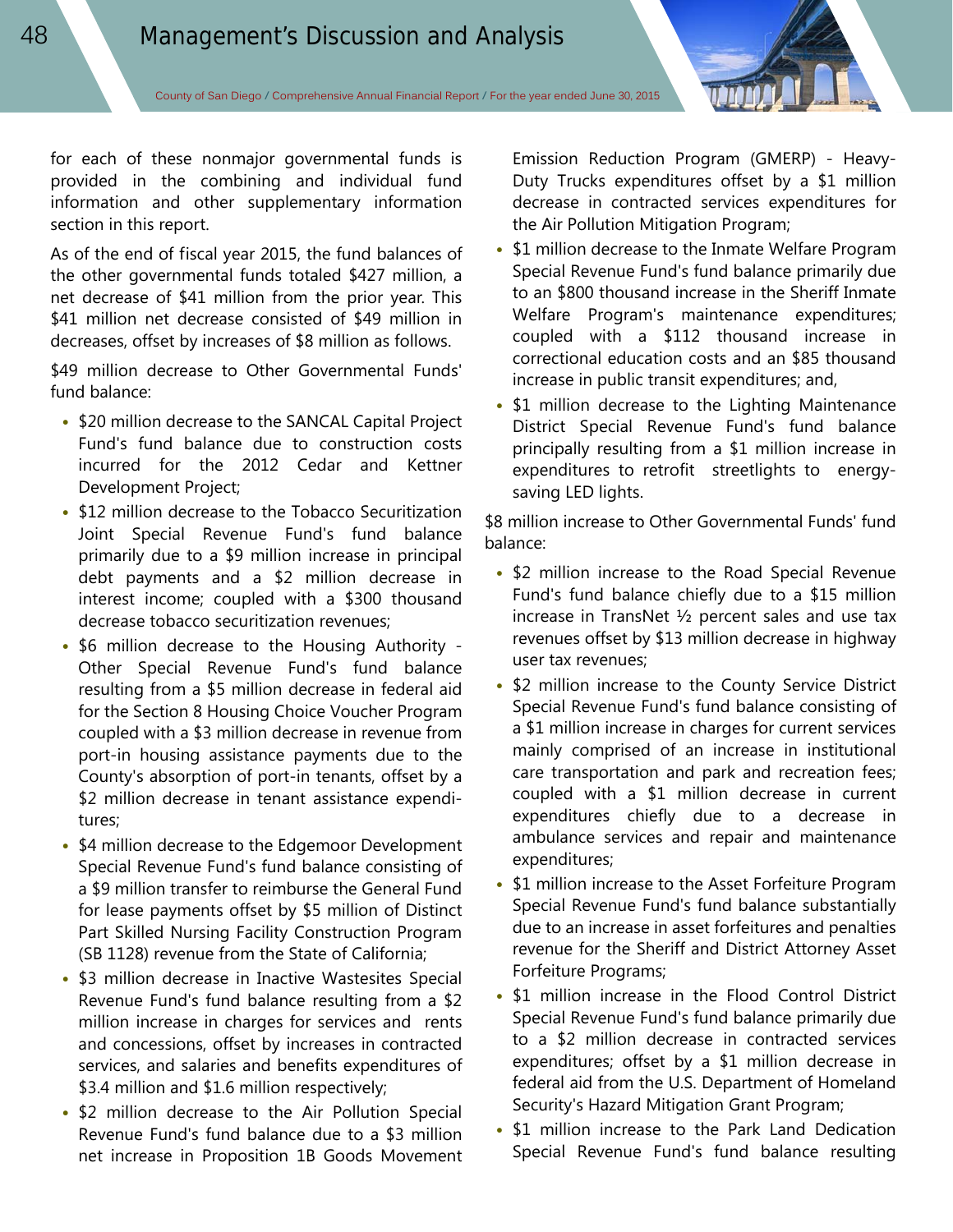from an overall \$2 million increase in park land dedication fees offset by a \$1 million increase in contracted services primarily for Park Land Dedication Area 19 (Jamul) and Area 28 (Ramona); and,

• \$1 million increase to the SANCAL Debt Service Fund's fund balance due to the issuance of the 2014 Edgemoor and Regional Communications System Refunding Bonds Series 2014 A and 2014B. This \$1 million increase consists of the \$94 million face value of these bonds, a \$15 million premium on the refunding bonds, offset by approximately \$1 million in bond issuance costs coupled with \$107 million in payments made to the refunded bond escrow agent to advance refund the 2005 Edgemoor Project and 1996 Regional Communications System Refunding certificates of participation.

#### **Proprietary Funds**

The County's proprietary funds provide the same type of information found in the government-wide financial statements, but in more detail. The nonmajor enterprise funds and the internal service funds are combined into single, aggregated presentations in the proprietary fund financial statements. Individual proprietary fund data is presented in the combining financial statements/schedules and supplemental information section of this report.

#### **Enterprise Funds:**

See previous discussion above regarding businesstype activities.

### **Internal Service Funds:**

Net positions of the internal services funds (ISF) totaled \$29.5 million. The aforementioned implementation of GASB 68 had the effect of reporting a beginning net pension liability of \$49.4 million, which resulted in reducing the beginning net positions (via a restatement of beginning net positions) of the Facilities Management Fund (\$35.3 million), Fleet Services Fund (\$6.7 million), and the Purchasing Fund (\$7.4 million), and reducing the 2015 unrestricted net position by \$49.4 million as well. From a year over year comparison of the change in net position, these amounts offset each other. Therefore, after restatement of the internal service funds beginning net positions, the net positions of the internal service funds decreased by \$4.7 million or 14% from the prior year. This net decrease of \$4.7 million consisted of \$7.9 million of increases, offset by decreases of \$12.6 million as follows:

\$7.9 million increases to internal service funds' net positions were comprised of:

- \$3 million increase in the Facilities Management Fund mainly due to \$11 million increase in charges for current services coupled with a \$2 million increase in grants, offset by increases in repairs and maintenance of \$5 million, contracted services of \$2 million and utilities of \$3 million;
- \$3.4 million increase in the Fleet Services Fund chiefly due to a \$1.1 million increase in charges for current services, and a \$300 thousand increase in gain on disposal of assets, coupled with a decrease in fuel costs of \$2 million;
- \$1.5 million increase in the Road and Communication Equipment Fund primarily due to \$1.3 million in transfers in from the General and Road funds and an increase of \$200 thousand in charges for current services; and,

\$12.6 million of decreases to internal service funds' net positions were comprised of:

- \$10 million decrease in the Public Liability Insurance Fund chiefly due to a \$5 million increase in settlement payments coupled with an increase of \$7 million in claims and judgments liability as calculated by an actuary for the reporting period ending June 30, 2015, offset by an increase of approximately \$2 million in charges for current services;
- \$1.6 million decrease in the Information Technology Fund mainly due to a \$2 million increase in charges for services coupled with a \$400 thousand increase in transfers in from the General Fund, offset by a \$4 million increase in contracted services; and,
- \$1 million decrease in the Employee Benefits Fund primarily due to an increase in cash of \$11 million due in part to an increase in charges for services, coupled with a \$1 million increase in due from other funds; offset by a \$13 million increase in claims and judgments liability for workers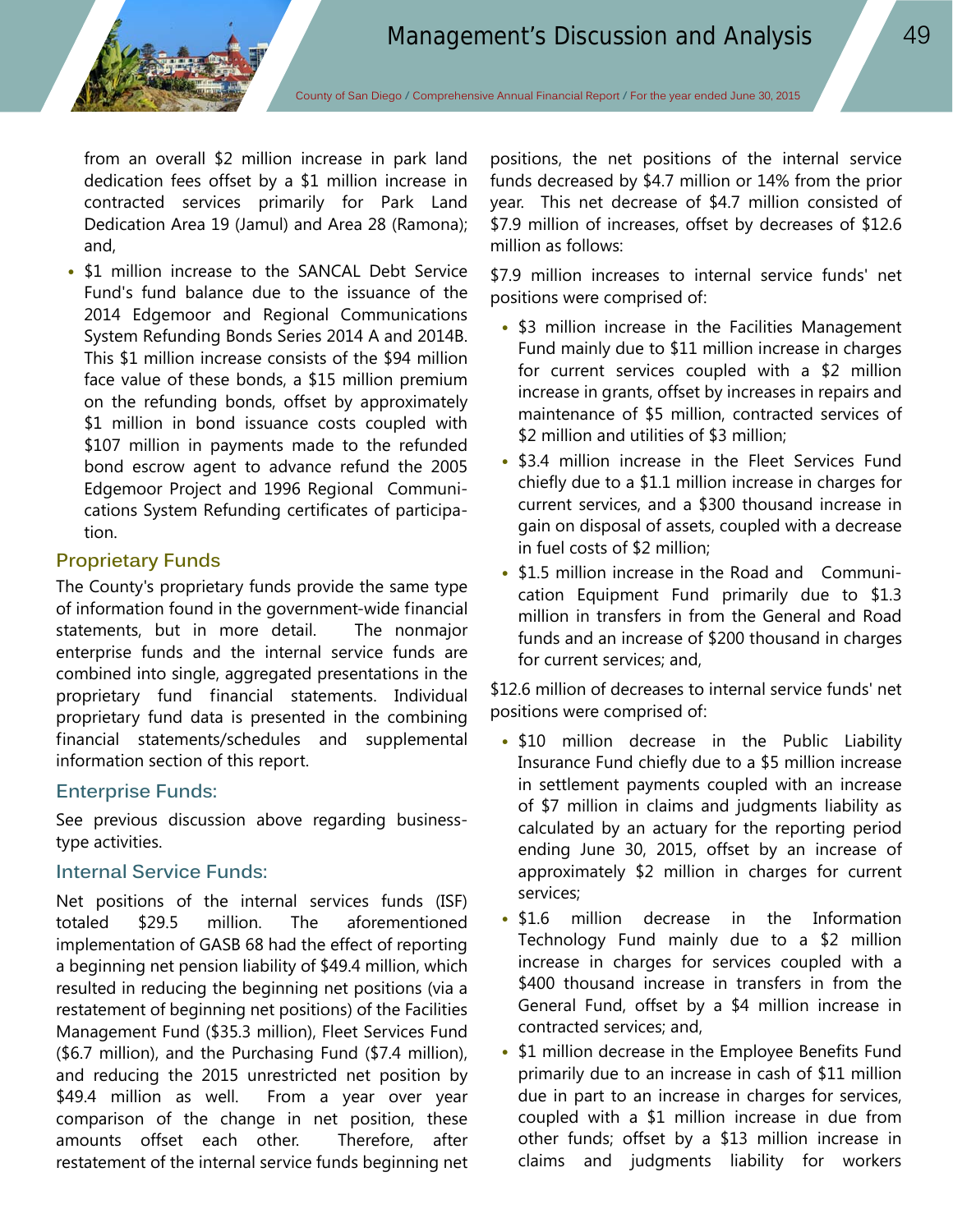compensation claims as calculated by an actuary for the reporting period ending June 30, 2015.

### **Fiduciary Funds**

The County maintains fiduciary funds for the assets of the *Pooled Investments-Investment Trust Funds, Private Purpose Trust Fund and the Agency Funds*.

## **Pooled Investments - Investment Trust Funds:**

These funds were established for the purpose of reporting pooled investments. The Pooled Investments - Investment Trust Funds' net position totaled \$4.42 billion, an increase of \$9 million, from the previous year. This increase was substantially due to contributions to investments of \$9.29 billion coupled with investments earnings of \$19 million, offset by distributions from investments of \$9.3 billion.

### **Private Purpose Trust Fund:**

The private purpose trust fund reports the assets, liabilities, and activities of the County of San Diego Successor Agency formed pursuant to California Assembly Bill x1 26 on February 1, 2012 upon dissolution of the San Diego County Redevelopment Agency (SDCRA). The County of San Diego Successor Agency Private Purpose Trust Fund's net position had a deficit balance of approximately \$14.2 million at June 30, 2015, an increase of \$600 thousand. This increase was mainly due to \$1.8 million of property taxes - Successor Agency Redevelopment Property Tax Trust Fund distribution, offset by contributions to other agencies and interest charges of approximately \$1.2 million.

### **Agency Funds:**

Agency funds maintain assets held in an agent capacity for other governments, organizations and individuals. These assets do not support the County's programs or services. Any portion of the agency funds' assets held at fiscal year end for other County funds are reported in those funds rather than in the agency funds.

## **General Fund Budgetary Highlights**

The County's final budget differs from the original budget (see Notes to required supplementary information) in that it contains supplemental appropriations approved during the fiscal year for various programs and projects, as well as transfers of appropriations, budget corrections, re-budgets, and account reclassifications. For the fiscal year ended June 30, 2015 net expenditure appropriations increased by \$47.8 million and appropriations for transfers-out increases by \$5.4 million for a net increase of \$53.2 million.

Appropriation changes of note to the original budget were the following:

- Increases in all Groups resulting from negotiated one-time salary and benefit payments.
- \$16.8 million appropriation increase in the Public Safety Group for various programs funded by the Department of Homeland Security through the California Governor's Office of Emergency Services (CalOES).
- \$13.2 million appropriation increase for projects contained the County's Drought Response Action Plan (DRAP).
- \$3.0 million increase in Capital Outlay for improvements to the East County Resource Center.
- \$2.7 million increase in Capital Outlay for the CAC Waterfront Park Development Project

Actual revenues exceeded final budgeted amounts by \$73.7 million, while actual expenditures were less than the budgeted amount by \$384.4 million. The combination of the revenue and expenditure shortfalls resulted in a revenue/expenditure operating variance of \$458.1 million. Other financing sources and uses of funds resulted in a net sources versus uses variance from budget of \$249.9 million. These combined amounts resulted in a variance in the net change in fund balance of \$708.0 million.

Highlights of actual expenditures compared to final budgeted amounts are as follows:

### **Salaries and Benefits:**

The final budget over expenditure variance across all functions in this category was \$53.9 million. A significant portion of these savings were in the Public Safety Group and the Health and Human Services Agency but also in the Land Use and Environment Group, Community Services Group and Finance and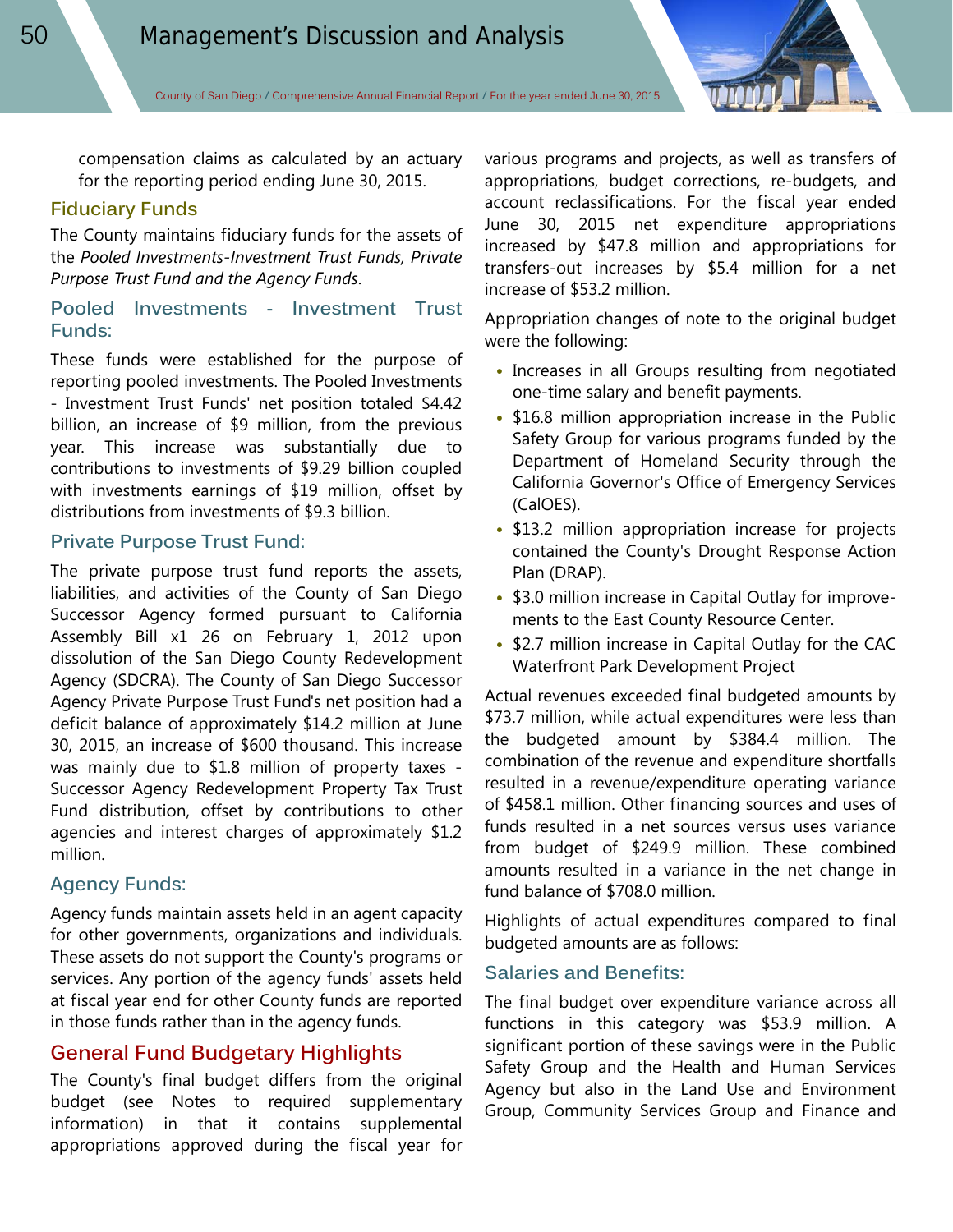General Government Group from lower than budgeted salaries and employee benefit costs due to staff turnover and department management of vacancies.

### **Services and Supplies:**

The final budget over expenditure variance across all County groups in this category was \$110.7 million. Overall, these expenditure variances primarily resulted from a lower demand for services than budgeted levels and lower cost than expected for various projects.

#### **Delayed Expenditures:**

Many County projects, such as maintenance and information technology, take place over more than one fiscal year. However, at inception they are budgeted at full expected cost, resulting in budgeted over expenditure variances that are rebudgeted in the new fiscal year. For example, a positive expenditure variance of approximately \$1.22 million for Purchase of Agriculture Conservation Easements (PACE) and \$0.82 million associated with the General Plan Amendment for Property Specific Requests.

### **Management and Contingency Appropriations:**

The County annually sets up management and contingency appropriations based on both ongoing general purpose revenues and prior years' fund balance for a variety of one-time capital and operating expenditures as well as potential emergencies. Unexpended Management and Contingency Reserve appropriations resulted in budget over actual variances of \$8.4 million and \$20.7 million, respectively. Note that the Management Reserves are included within various functional activities.

### **Capital Assets and Commitments Capital Assets**

At June 30, 2015, the County's capital assets for both governmental and business-type activities were \$3.39 billion and \$168 million, respectively, net of accumulated depreciation/amortization. Investment in capital assets includes land, construction in progress, buildings and improvements, infrastructure (including roads, bridges, flood channels, and traffic signals), equipment, software and easements. Significant increases to capital assets in fiscal year 2015 included:

#### **Governmental Activities:**

- \$43.3 million towards construction of the Las Colinas Detention and Reentry Facility in Santee. Total project costs are estimated at \$303.6 million.
- \$37.9 million towards construction and improvements of County maintained roads, bridges and other road related infrastructure.
- \$31.9 million towards acquisition of equipment.
- \$19.8 million towards construction of the parking garage at Cedar and Kettner. Total project costs are estimated at \$36.1 million.
- \$18.4 million in infrastructure donated by developers.
- \$16.3 million towards development of various software applications.
- \$6 million towards improvements at various parks.
- \$5.7 million towards various land acquisitions for the Multiple Species Conservation Program (MSCP).
- \$4.7 million towards construction of the Crime Lab at the County Operations Center. Total project costs are estimated at \$49.9 million.
- \$3.9 million towards construction of the County Administration Center Waterfront Park. Total project costs are estimated at \$53.9 million.
- \$2.9 million towards the construction of the East Mesa Detention Facility. Total project costs are estimated at \$38.8 million.
- \$2.7 million towards the construction of the Boulevard Fire Station. Total project costs are estimated at \$3.7 million.
- \$2.4 million towards the construction of the Alpine Library. Total project costs are estimated at \$10.2 million.

### **Business-type Activities:**

- \$.7 million towards improvements at various airports.
- \$.4 million towards various sewer improvements.

For the government-wide governmental activities financial statement presentation, depreciable capital assets are depreciated from the acquisition date to the end of the current fiscal year. Governmental funds financial statements record capital asset purchases as expenditures.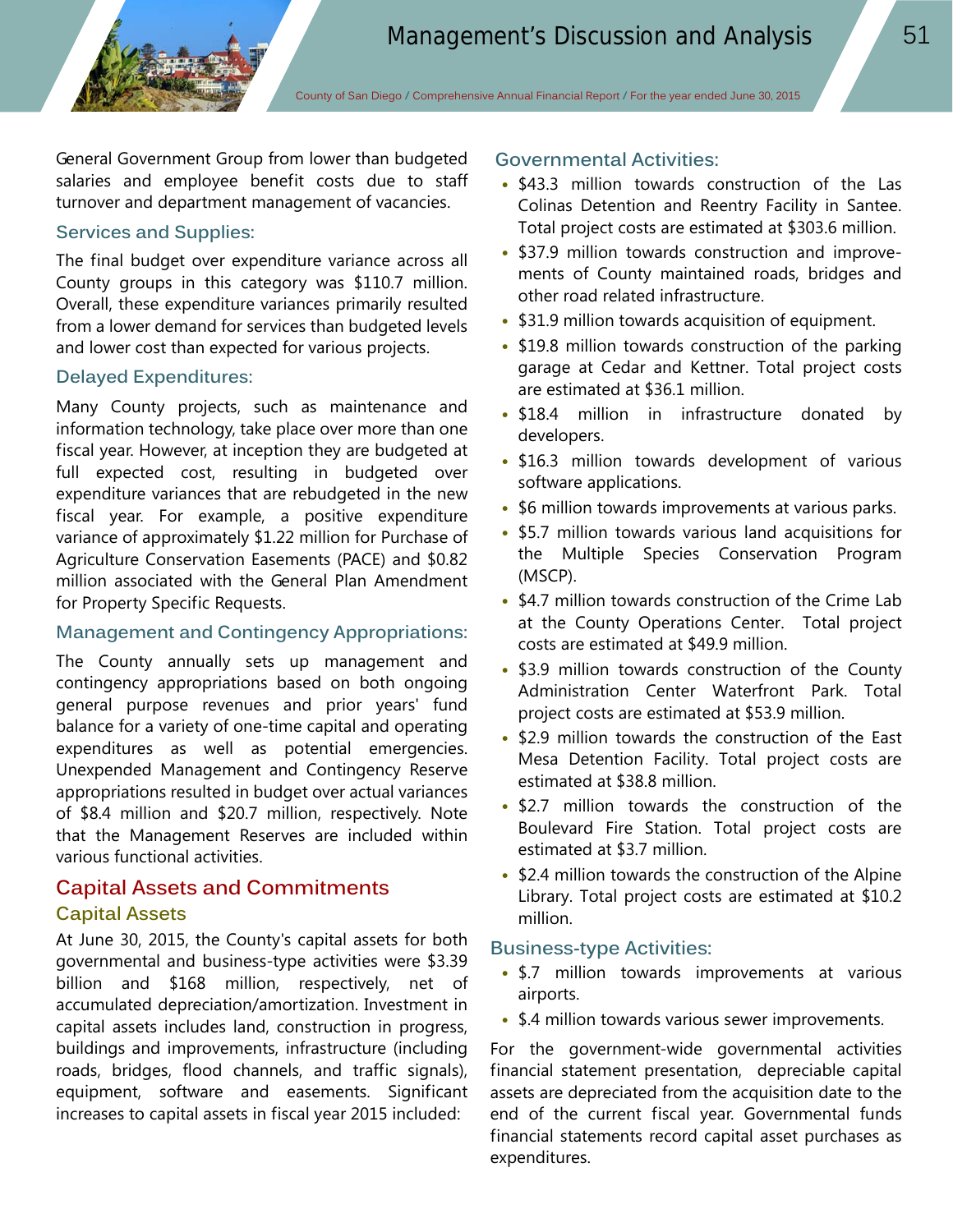County of San Diego **/** Comprehensive Annual Financial Report **/** For the year ended June 30, 2015

### **Capital Commitments**

As of June 30, 2015, capital commitments included the following:

**Governmental Activities:**

• \$144 million for the construction of: Women's Detention Facility, Crime Lab, parking garage at Cedar & Kettner, Imperial Beach Library, Alpine Library, Regional Communications System, San Vicente Road, Bear Valley Parkway Road, Flood Control Improvements at Woodside Ave., Improvements of County Roads, development of the Integrated Property Tax System, development of Knowledge Integration Program, and vehicle acquisitions.

#### **Business-type Activities:**

• \$2.8 million for improvements at various airports and Sanitation District sewers.

(Please refer to Note 7 in the notes to the financial statements for more details concerning capital assets and capital commitments.)

### **Long-Term Liabilities**

#### **Governmental Activities:**

At June 30, 2015, the County's governmental activities had outstanding long-term liabilities of \$1.94 billion.

Of this amount, approximately \$1.62 billion pertained to long-term debt outstanding. Principal debt issuances included: \$692 million in taxable pension obligation bonds; \$555 million in Tobacco Settlement Asset-Backed Bonds; \$356 million in certificates of participation (COPs) and lease revenue bonds (LRBs); \$5 million in loans; and, \$10 million in unamortized issuance premiums and discounts.

Other long-term liabilities included: \$205 million in claims and judgments; \$99 million in compensated absences; \$18 million for landfill postclosure costs; \$2 million in pollution remediation; and, \$84 thousand in capital leases.

During fiscal year 2015, the County's total principal amount of COPs and lease revenue bonds, other bonds, and loans for governmental activities decreased by \$67.705 million.

The \$67.705 million decrease was due to the following increases and decreases:

Increases to debt were \$112.423 million and included:

- \$93.750 million of fixed interest rate certificates of participation (County of San Diego Certificates of Participation (Edgemoor and RCS Refunding) Series 2014A and Series 2014B)), issued by the San Diego County Capital Asset Leasing Corporation to advance refund \$108.205 million of outstanding County of San Diego Certificates of Participation (2005 Edgemoor Project and 1996 Regional Communications System Refunding) and County of San Diego Certificates of Participation (2006 Edgemoor Completion Project);
- \$5.617 million of principal was accreted (added) to the outstanding Tobacco Settlement Asset-Backed Bonds' Capital Appreciation Bonds principal;
- \$1.202 million of principal was accreted (added) to the outstanding Taxable Pension Obligation Bonds' principal balances outstanding;
- \$732 California Energy Commission loan for the Street Lighting and Maintenance District Special Revenue Fund;
- \$68 thousand loan to purchase land for the Sheriff's Regional Communications System;
- \$843 thousand of San Diego Gas and Electric On-bill Financing loans; and,
- \$10.211 million due to the effects of unamortized issuance premiums and unamortized issuance discounts.

Decreases to debt were \$180.128 million and included:

- \$108.205 million to advance refund the aforementioned outstanding County of San Diego Certificates of Participation (2005 Edgemoor Project and 1996 Regional Communications System Refunding) and County of San Diego Certificates of Participation (2006 Edgemoor Completion Project); and,
- \$71.923 million in principal debt service payments.

### **Business-type Activities:**

Long-term liabilities for business-type activities totaled \$914 thousand and consisted of \$475 thousand for capital loans and \$439 thousand for compensated absences.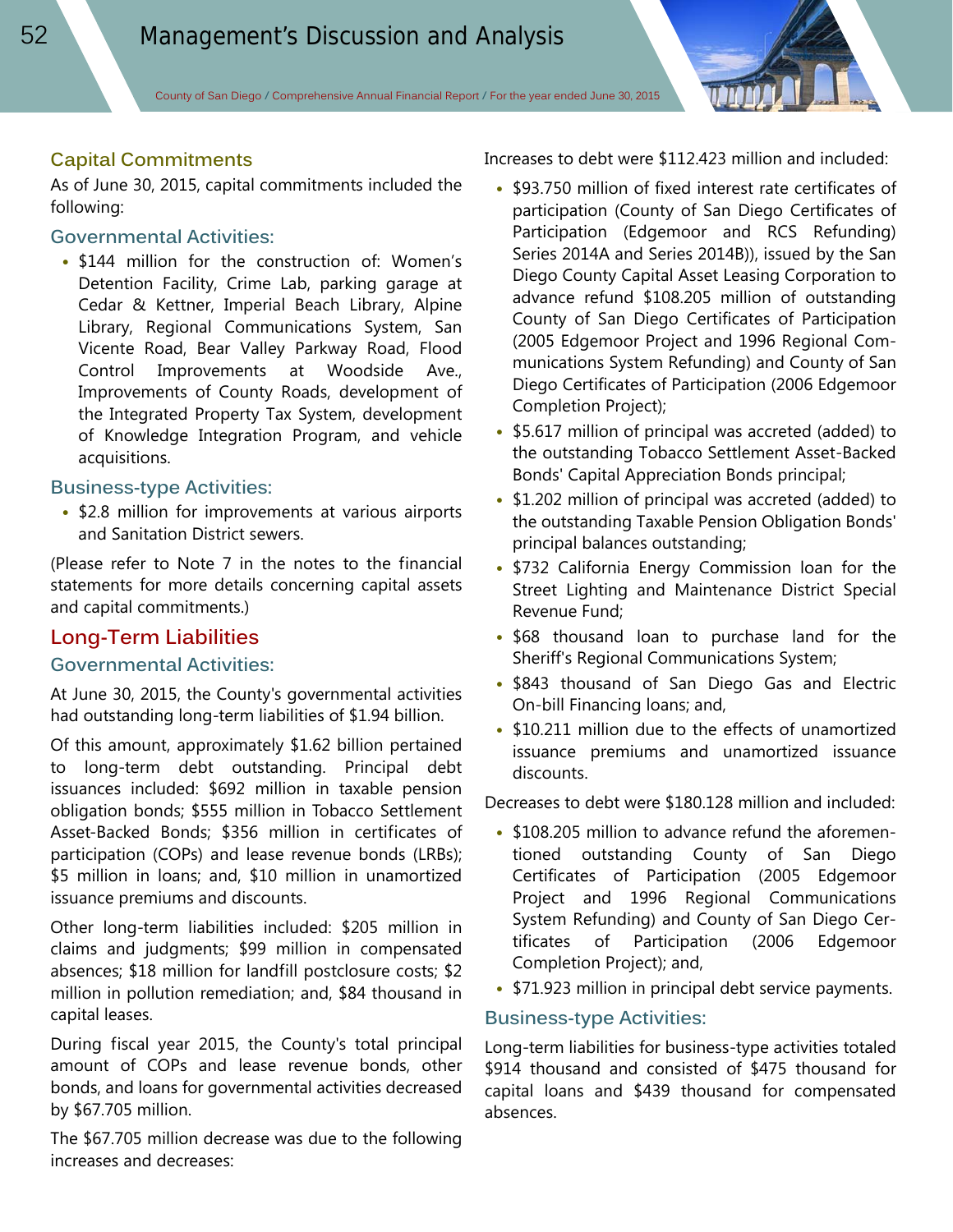Long-term liabilities for business-type activities decreased by \$290 thousand. This was due to a combination of \$291 thousand in debt service payments on capital loans and a net increase of \$1 thousand in compensated absences.

(Please refer to Notes 13 through 15 in the notes to the financial statements for more details concerning longterm debt; changes in long-term liabilities; and funds used to liquidate liabilities.)

## **Credit Ratings**

The County's issuer and credit ratings on its bonded program are as follows:

### **Table 3**

| <b>Credit Ratings</b>                                                                                                         |                |                      |           |
|-------------------------------------------------------------------------------------------------------------------------------|----------------|----------------------|-----------|
|                                                                                                                               | Moody's        | Standard &<br>Poor's | Fitch     |
| <b>Issuer Rating</b>                                                                                                          | Ааа            | AAA                  | AAA       |
| Certificates of<br>Participation San Diego<br><b>County Capital Asset</b><br><b>Leasing Corporation</b><br>(SANCAL)           | Aa $2$         | $AA+$                | $AA+$     |
| Certificates of<br>Participation San Diego<br>Regional Building<br>Authority (SDRBA)<br>Metropolitan Transit<br>System Towers | Aa2            | $AA+$                | $AA+$     |
| Lease Revenue Bonds<br><b>SDRBA County</b><br><b>Operations Center 1A</b>                                                     | Aa2            | $AA+$                | $AA+$     |
| Refunding Lease<br>Revenue Bonds SDRBA<br>San Miguel                                                                          | A <sub>2</sub> | $AA+$                | not rated |
| <b>Pension Obligation Bonds</b>                                                                                               | Aa2            | $AA+$                | $AA+$     |
| Tobacco Settlement<br>Asset-Backed Bonds -<br>Series 2006A1 (Senior)                                                          | Ba3            | <b>BBB</b>           | not rated |
| <b>Tobacco Settlement</b><br><b>Asset-Backed Bonds -</b><br>Series 2006A2 (Senior)                                            | <b>B2</b>      | $BB+$                | not rated |
| <b>Tobacco Settlement</b><br>Asset-Backed Bonds -<br>Series 2006A3 (Senior)                                                   | B <sub>2</sub> | B+                   | not rated |
| <b>Tobacco Settlement</b><br><b>Asset-Backed Bonds -</b><br>Series 2006B (First<br>Subordinate)                               | not rated      | $CCC+$               | not rated |
| <b>Tobacco Settlement</b><br><b>Asset-Backed Bonds -</b><br>Series 2006C (Second<br>Subordinate)                              | not rated      | CCC                  | not rated |
| <b>Tobacco Settlement</b><br><b>Asset-Backed Bonds -</b><br>Series 2006D (Third<br>Subordinate)                               | not rated      | CCC                  | not rated |
| San Diego County<br>Redevelopment Agency<br>Bonds                                                                             | not rated      | not rated            | not rated |

The County's ratings are assigned by three of the major rating agencies: Moody's Investors Service (Moody's), Standard and Poor's Ratings Services (Standard & Poor's), and Fitch Ratings (Fitch). In August 2014, the County's existing Issuer Ratings were affirmed by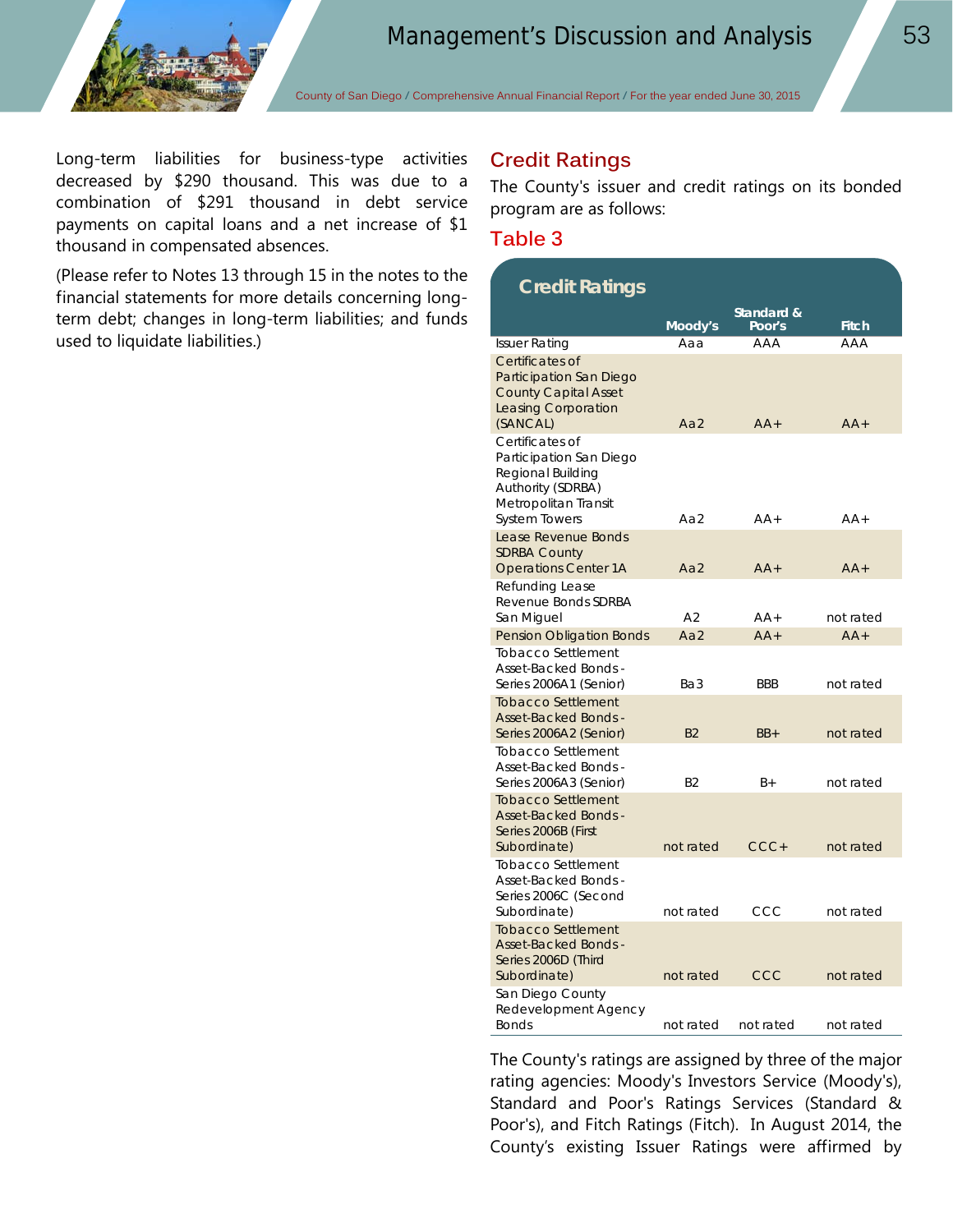County of San Diego **/** Comprehensive Annual Financial Report **/** For the year ended June 30, 2015



Standard & Poor's and Fitch. The County's Issuer Rating was upgraded to triple A (Aaa) by Moody's, which also performed the attendant upgrade on the County's individual financings to Aa2. The County now holds triple A Issuer Ratings from Moody's, Standard & Poor's, and Fitch. All three rating agencies noted the County's strong financial management, which effects a very strong fiscal position, and large and diverse tax base, which bolsters the County's strong economy.

### **Economic Factors and Next Year's Budget and Rates**

- The fiscal year 2016 General Fund adopted budget utilizes as funding sources for one-time expenditures \$198.7 million out of \$798.135 million in unassigned fund balance and \$1.4 million out of \$478.980 million committed fund balance.
- The fiscal year 2016 General Fund adopted budget contains total appropriations of \$4.12 billion. This is an increase of \$253.1 million or 6.5% from the fiscal year 2015 General Fund adopted budget. A few indicators demonstrate that the economy is continuing to improve after recovering from the great recession. A number of risk factors are continuously being monitored: employment growth, recovery in the housing market, and the national economy as a whole.
- The U.S. economy's revised Gross Domestic Product (GDP) for 2014 increased by 2.4% compared to a 2.2% increase for 2013. According to UCLA Anderson Forecast, real GDP is forecast to grow 2.4% in 2015 and 3.0% in 2016, bringing a sense of economic recovery and growth. The unemployment rate fell to 5.3% in July 2015, the lowest since April 2008. The rate of unemployment is expected to trend downward to 5.0% by the end of 2015.
- California accounts for over 13% of the nation's GDP, which is by far the largest of any state. The state's economy is growing and gaining momentum. In 2014, California's gross state product grew 3.3%, outperforming the nation's growth rate of 2.4%. In June 2014, the state recovered all the wage and salary jobs that were lost during the recession. With the continued progress in the labor market affecting growth in personal income, taxable sales are also expected to

accelerate.

- San Diego's economic outlook continues to be moderately positive. The region's economic stability is based on federal spending, innovation clusters, tourism and real estate. Regional GDP increased by 3.1% in 2014, faster than the U.S. (2.4%). San Diego is home to the largest concentration of military in the world, making the military presence an important driver of the region's economy. San Diego is a thriving hub for the technology-oriented industries and an important manufacturing center as well as a popular travel destination. The quality of life attracts a well-educated, talented workforce and well-off retirees which contributes to a positive outlook in consumer spending.
- Another indicator of economic health is county taxable sales. Taxable sales began to decline overall in the county in 2007 and continued through 2009. Taxable sales grew 6.2% in 2013 and moderate growth is expected to continue in 2014 and 2015 in the region.
- The state of the economy plays a significant role in the County's ability to fund and provide many of the services that county residents have come to expect. General purpose revenue (GPR), is relied upon to fund local discretionary services, as well as to fund the County's share of costs for services that are provided in partnership with the State and federal government.

The County's GPR is projected to increase by 5.1% (with budgeted revenue of \$1,086.2 million in fiscal year 2016 compared to \$1,033.5 million budgeted in fiscal year 2015).

The largest source of general purpose revenue is property taxes (\$592.9 million budgeted in fiscal year 2016), representing 54.6% of the total. In fiscal year 2016, property taxes are expected to increase by \$29.3 million, or 5.2%, from fiscal year 2015. The budgeted property tax revenue factors in the current commercial and residential real estate conditions as evidenced by the improving level of building permits; improving median price of homes; the relatively low level of foreclosures; and the improvement in total deeds recorded. Current property tax revenue consists of four components: current secured property taxes, current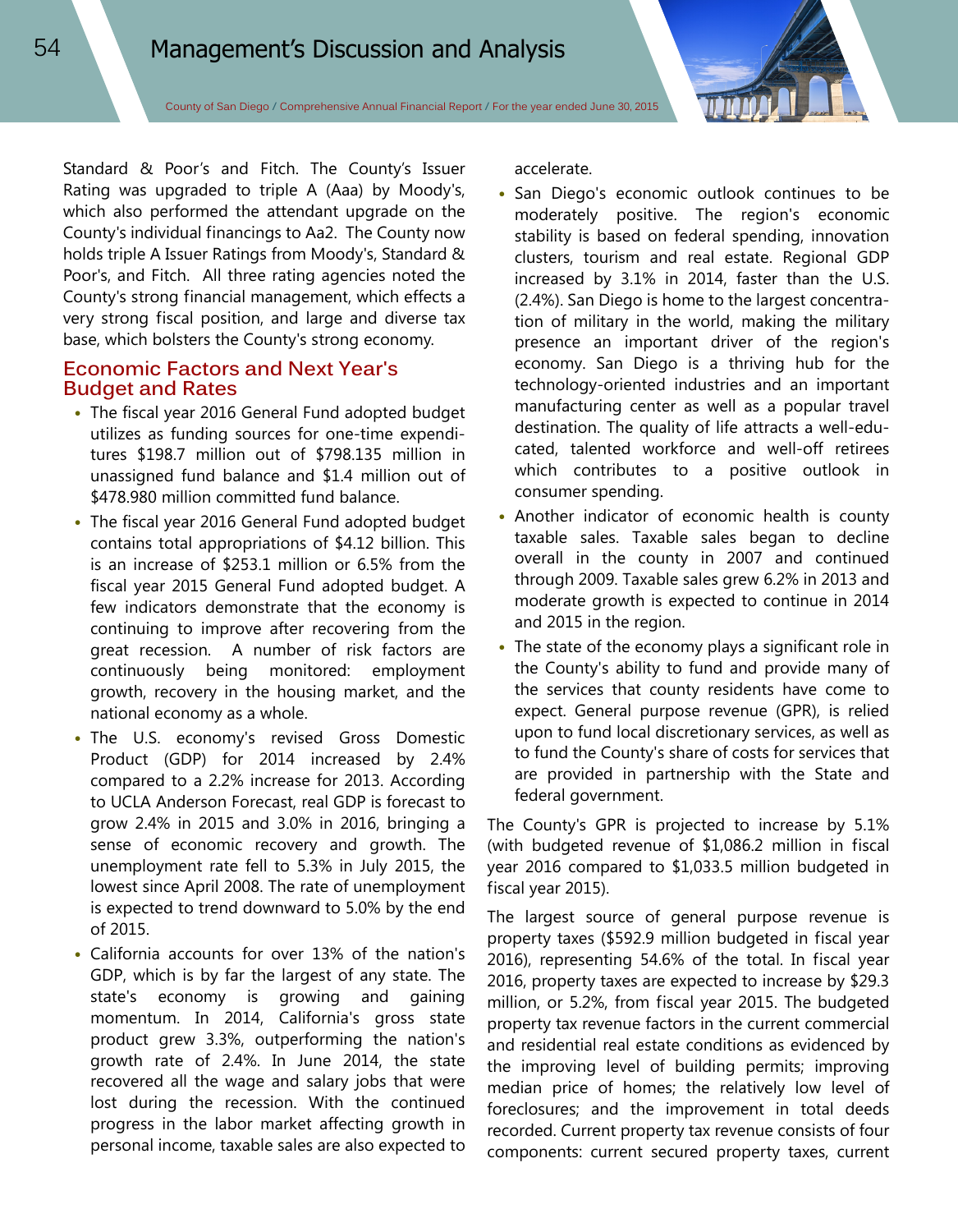supplemental property taxes, current unsecured property taxes and current unsecured supplemental property taxes.

- Current secured property tax revenue (\$572.5 million) assumes a net local assessed secured property value increase of 4.0% from the actual local assessed secured property value figure for fiscal year 2015, and makes certain assumptions regarding the County's share of countywide property tax revenues, the delinquency rate, and the amount of tax roll corrections and refunds on prior year assessments. In fiscal year 2017, the projected amount of revenues from current secured property taxes assumes a 3.0 % increase in local assessed secured property values.
- Current supplemental property tax revenue (\$2.6 million budgeted in fiscal year 2016) is derived from net increases to the tax roll from either new construction or changes in ownership that occur subsequent to the January 1 lien date and are, therefore, more difficult to predict. The slowdown in new construction and the decline in real estate prices have been acutely felt in supplemental property tax revenues. In many change of ownership transactions, a refund was due to the owner since the value of the property is lower than it was on the lien date instead of a bill for an additional amount of property tax, because the property value is higher than the value as of the lien date. During the period of recession, refunds on current supplemental property tax reached a high \$38.3 million in fiscal year 2009, compared to a low of \$4.0 million in fiscal year 2006 prior to the housing market surge. Refunds are anticipated to continue to decline gradually over time as activities in residential and commercial properties and assessed values improve.
- Current unsecured property tax revenue (\$17.8 million budgeted in fiscal year 2016), increased slightly from fiscal year 2014. Based on trends and the most up-to-date information, a slight increase is projected for the next two fiscal years.
- Current unsecured supplemental property tax revenue (\$0.1 million budgeted in fiscal year 2016) remains unchanged from fiscal year 2015. It is derived from supplemental bills that are

transferred to the unsecured roll when a change of ownership occurs and a tax payment is due from the prior owner. Or, there may be a subsequent change in ownership following the initial change in ownership which occurs prior to the mailing of the initial supplemental tax bill. Historically, this revenue category has not been budgeted because the actual amount of revenue received has been low.

- Property tax in lieu of vehicle license fees (VLF) comprises 31.8% (an estimated \$345.7 million) of budgeted general purpose revenue in fiscal year 2016. This revenue source was established by the State in fiscal year 2005 to replace the previous distribution of vehicle license fees to local governments. The annual change in this revenue source is based on the growth or decline in the net taxable unsecured and local secured assessed value. A 4% increase is projected in the combined taxable unsecured and local secured assessed value in fiscal year 2016 which is \$19.3 million higher than budgeted for fiscal year 2015.
- Teeter revenue represents 1.8% (an estimated \$19.1 million) of budgeted general purpose revenue. In fiscal year 1994, the County adopted the alternative method of secured property tax apportionment available under Chapter 3, Part 8, Division 1, of the Revenue and Taxation Code of the State of California (also known as the "Teeter Plan"). Under this plan, the County advances funds to participating entities to cover the unpaid (delinquent) taxes (the "Teetered Taxes"). The County's General Fund benefits from this plan by being entitled to future collections of penalties and interest that are also due once the delinquent taxes are paid. A legal requirement of the Teeter Plan requires the County to maintain a tax loss reserve fund to cover losses that may occur if delinquent taxes are not paid and the property goes into default and is sold for less than the outstanding taxes and assessments. Throughout the year, all interest and penalties collected on Teetered secured and supplemental property taxes are first deposited into the Teeter Tax Loss Reserve Fund. Any excess amounts above 25% of the total delinquent secured taxes and assessments may be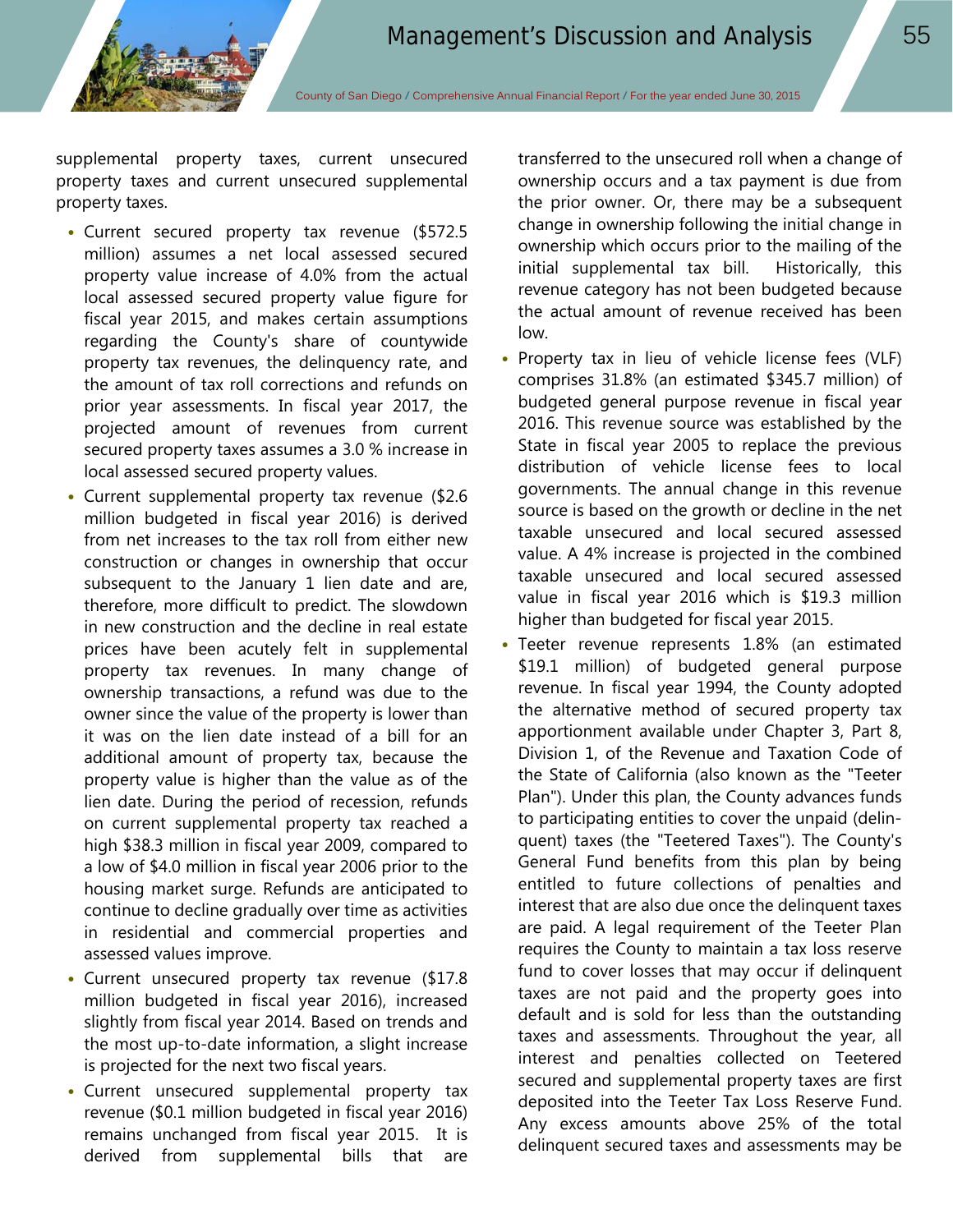transferred to the General Fund. For fiscal year 2016, collections from previous years' receivables are budgeted to remain at the same level as in fiscal year 2015. Excess amounts from the Teeter Tax Loss Reserve Fund are projected at \$13.1 million in fiscal years 2016 and 2017.

- Sales and use tax revenue and in lieu local sales and use tax (\$26.8 million in fiscal year 2016) represents about 2.5% of budgeted general purpose revenue. These revenues are derived from taxable sales by retailers who sell or rent tangible personal property in unincorporated areas of the county or from use taxes from consumers who purchase tangible personal property from out of state. Use taxes are also imposed on the storage, use, lease or other consumption of tangible personal property at any time a sales tax has not been paid by the retailer. The growth in this funding source is generally impacted by population growth, new retail business formation and consumer spending trends. The in lieu local sales and use tax revenue replaces regular sales and use tax revenue with monies transferred from the Educational Revenue Augmentation Fund (ERAF) under the provisions of AB7 X1, one of the 2004 State budget bills. This legislation enabled the State to redirect one-quarter cent of the local sales and use tax to the State to repay up to \$15 billion in bonds authorized by Proposition 57 (March 2004) to help the State refinance its past debt. In turn, the redirected local sales and use tax revenues are replaced on a dollar-for-dollar basis with countywide property tax revenues shifted back from the ERAF. This funding mechanism is known as the "Triple Flip."
- The effect of the recession on the housing market and unemployment negatively impacted taxable sales at the Statewide, Southern California and San Diego regional levels. Improvements in taxable sales began in calendar year 2010. Fiscal year 2015 Sales and Use Tax revenue is projected to increase by \$1.9 million or 7.6% compared to budget. The budgeted amount includes the winding down of the Triple Flip with a final payment in fiscal year 2016. Based on current trends and sales activities, Sales and Use Tax Revenue in fiscal year 2016 is

estimated to be \$2.4 million or 9.8% higher than the fiscal year 2015 Adopted Operational Plan and is estimated to be \$0.8 million or 2.9% higher in fiscal year 2017.

- Intergovernmental revenue (\$45.6 million budgeted in fiscal year 2016) is approximately 4.2% of the total GPR in fiscal year 2016 and represents funding the County receives from various intergovernmental sources, including redevelopment successor agencies, the City of San Diego (pursuant to a memorandum of understanding related to the County's Central Jail), the federal government (Payments in Lieu of Taxes (PILT) for tax-exempt federal lands administered by the Bureau of Land Management, the National Park Service, and the U.S. Fish and Wildlife Service), and the State of California (reimbursement to the County for the Homeowner's Property Tax Relief (HOPTR) program). The largest portion of this funding is from redevelopment property tax revenues. Redevelopment agencies were dissolved by the California legislature pursuant to ABx1 26. The California Supreme Court upheld the constitutionality of the dissolution on December 29, 2011. The Court extended the date of dissolution from October 1, 2011 to February 1, 2012. Based on Health and Safety (HSC) Code Section 34183 (a)(1), the County Auditor-Controller shall remit from the Redevelopment Property Tax Trust Fund to each local agency and school entity an amount of property tax revenues in an amount equal to that which would have been received under HSC Code Sections 33401, 33492.140, 33607, 33607.5, 33607.7 or 33676. Residual funds not allocated for specific purposes will be distributed to local taxing agencies under HSC Code Section 34183 (a)(4). The County General Fund and Library Fund, as affected taxing entities, receive a share of this tax distribution but this has not been included in the projection for fiscal year 2015. For fiscal year 2016, the amount budgeted in intergovernmental revenue is \$4.6 million or 11.3% higher than what was projected for fiscal year 2015.
- Other revenues (\$56.1 million budgeted in fiscal year 2016) are approximately 5.2% of the total GPR and various revenue sources make up this category